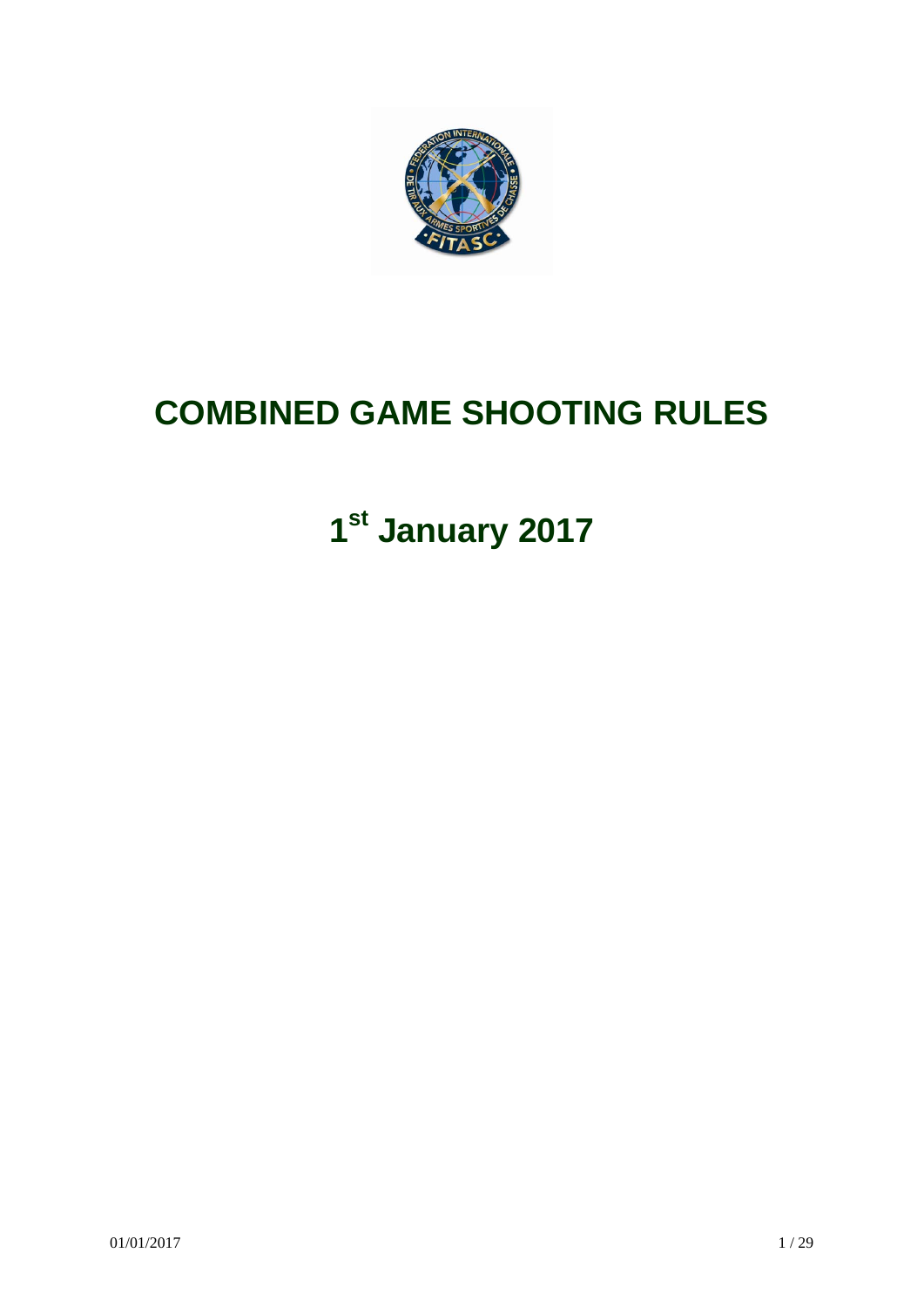|    | 1.1 |       |  |
|----|-----|-------|--|
|    |     | 1.1.1 |  |
|    |     | 1.1.2 |  |
|    |     | 1.1.3 |  |
|    | 1.2 |       |  |
|    | 1.3 |       |  |
|    |     | 1.3.1 |  |
|    |     | 1.3.2 |  |
|    |     |       |  |
|    | 1.4 |       |  |
|    |     | 1.4.1 |  |
|    |     | 1.4.2 |  |
|    |     | 1.4.3 |  |
| 2. |     |       |  |
|    | 2.1 |       |  |
|    |     | 2.1.1 |  |
|    |     | 2.1.2 |  |
|    |     | 2.1.3 |  |
|    |     | 2.1.4 |  |
|    | 2.2 |       |  |
|    |     | 2.2.1 |  |
|    |     | 2.2.2 |  |
|    | 2.3 |       |  |
|    |     | 2.3.1 |  |
|    |     | 2.3.2 |  |
|    | 2.4 |       |  |
|    |     | 2.4.1 |  |
|    |     | 2.4.2 |  |
|    | 2.5 |       |  |
|    |     | 2.5.1 |  |
|    |     | 2.5.2 |  |
|    |     | 2.5.3 |  |
|    |     |       |  |
|    | 3.1 |       |  |
|    |     | 3.1.1 |  |
|    |     | 3.1.2 |  |
|    |     |       |  |
|    | 3.2 |       |  |
|    | 3.3 |       |  |
|    |     | 3.3.1 |  |
|    |     | 3.3.2 |  |
|    | 3.4 |       |  |
|    |     | 3.4.1 |  |
|    |     | 3.4.2 |  |
|    | 3.5 |       |  |
|    |     | 3.5.1 |  |
|    |     | 3.5.2 |  |
|    | 3.6 |       |  |
|    |     | 3.6.1 |  |
|    |     | 3.6.2 |  |
|    | 3.7 |       |  |
|    |     | 3.7.1 |  |
|    |     | 3.7.2 |  |
|    | 3.8 |       |  |
|    |     | 3.8.1 |  |
|    |     | 3.8.2 |  |
|    | 3.9 |       |  |
|    |     | 3.9.1 |  |
|    |     |       |  |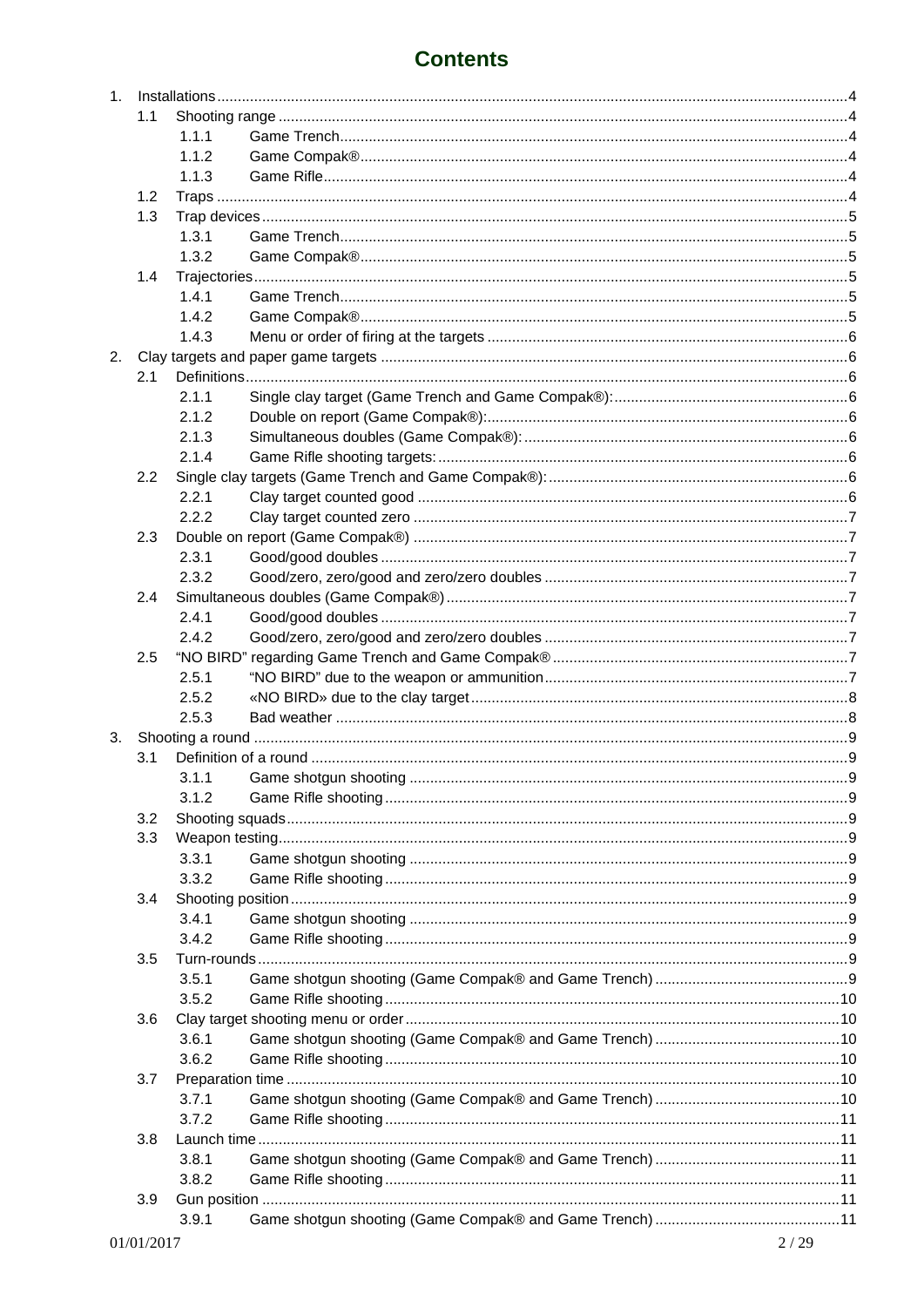|    |     | 3.9.2  |  |
|----|-----|--------|--|
|    |     |        |  |
|    | 4.1 |        |  |
|    |     | 4.1.1  |  |
|    |     | 4.1.2  |  |
|    | 4.2 |        |  |
|    | 4.3 |        |  |
|    | 4.4 |        |  |
|    | 4.5 |        |  |
|    | 4.6 |        |  |
|    |     |        |  |
|    | 4.7 |        |  |
|    | 4.8 |        |  |
|    | 4.9 |        |  |
|    |     |        |  |
|    |     | 4.10.1 |  |
| 5. |     |        |  |
|    | 5.1 |        |  |
|    | 5.2 |        |  |
|    | 5.3 |        |  |
|    | 5.4 |        |  |
|    |     |        |  |
|    | 6.1 |        |  |
|    | 6.2 |        |  |
|    | 6.3 |        |  |
|    | 6.4 |        |  |
| 7. |     |        |  |
| 8. |     |        |  |
| 9. |     |        |  |
|    |     |        |  |
|    |     |        |  |
|    |     |        |  |
|    |     |        |  |
|    |     |        |  |
|    |     | 12.2.1 |  |
|    |     |        |  |
|    |     |        |  |
|    |     |        |  |
|    |     |        |  |
|    |     |        |  |
|    |     |        |  |
|    |     |        |  |
|    |     |        |  |
|    |     |        |  |
|    |     | 15.1.1 |  |
|    |     | 15.1.2 |  |
|    |     | 15.1.3 |  |
|    |     |        |  |
|    |     | 15.2.1 |  |
|    |     | 15.2.2 |  |
|    |     | 15.2.3 |  |
|    |     |        |  |
|    |     |        |  |
|    |     |        |  |
|    |     |        |  |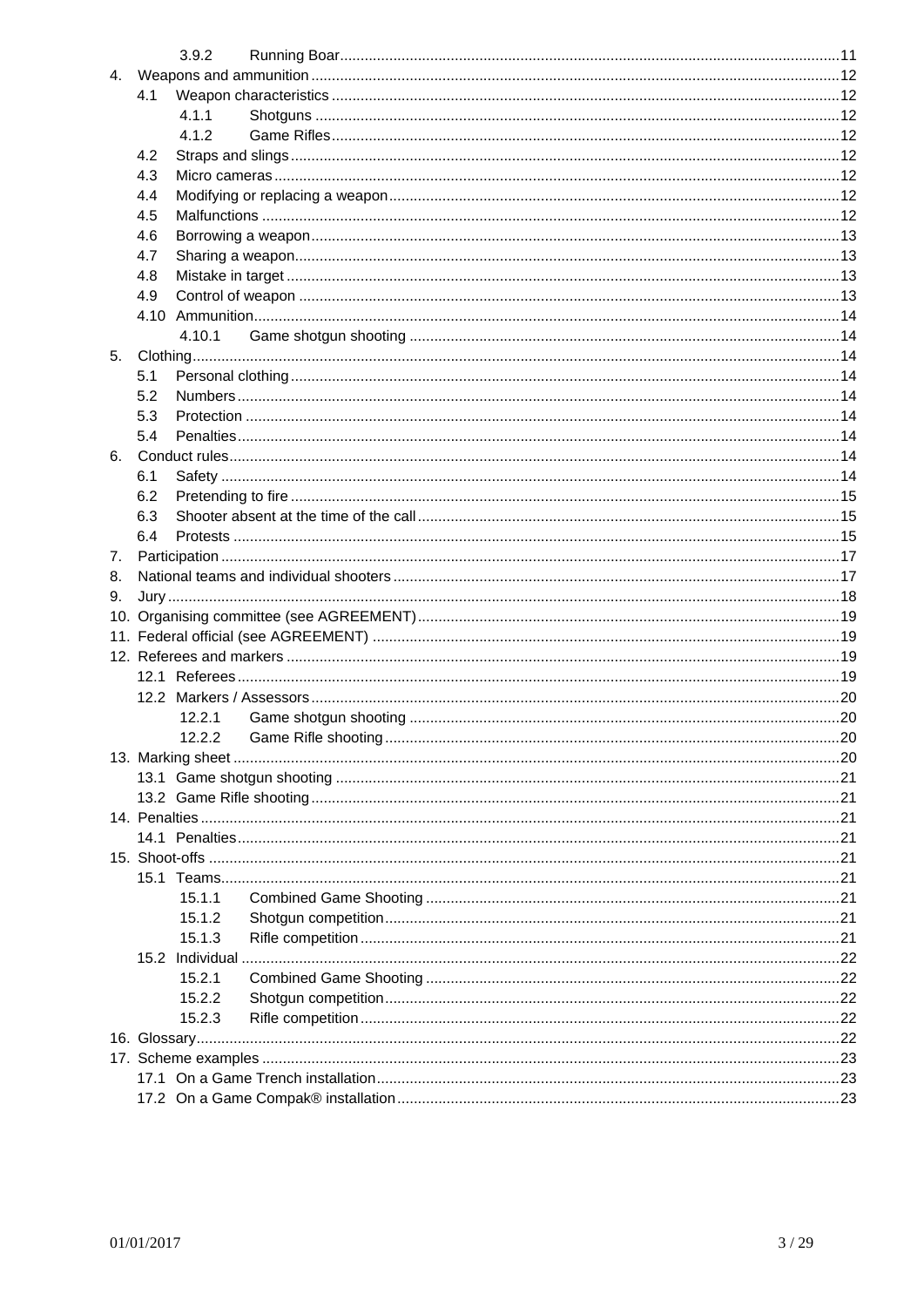#### **General**

Combined game shooting is a discipline that combines shooting at clay targets with a shotgun and shooting at fixed paper game targets and at a running boar with a rifle. It is designed to test the skills of an all-round game shooter. The clay target competitions take place on a Game Trench and a Game Compak® ranges, while the game rifle shooting is organised on a shooting range at 100 metres for the fixed paper game targets and at 50 metres for the running boar.

The conditions defined by these rules are the ones required for international competitions.

Each shooter attending the competition will sign a declaration in which he states that he has read and accepted the present rules.

# **1. INSTALLATIONS**

#### **1.1 Shooting range**

#### **1.1.1 Game Trench**

The five shooting stands are formed by one-metre squares, two to three metres apart (measured from the centre) and eleven metres behind the front line of the trap machine(s).

#### **1.1.2 Game Compak®**

The five shooting stands are formed by one-metre squares, three to six metres apart (measured from the centre) arranged in a straight line to the rear and in parallel with the clay target "overflight" area (see Appendix 1). Angle limiters preventing the shooters from aiming at their left-hand or right-hand neighbour are put in place on each shooting station for safety purposes (see Appendix 1).

The installation uses six machines, they can be manual, semi-automatic or automatic.

They must be given letters (A, B, C, D, etc.) or numbers (1, 2, 3, 4, etc.) from left to right, and each position must be clearly indicated by a board showing the corresponding letter or number.

2 series of 25 targets will be shot on 2 Game Compak. 1 series will be shot with 1 simultaneous double on each shooting position, and the other series will be shot with one double on report on each shooting position.

#### **1.1.3 Game Rifle**

The shooting ranges must comply with the laws applying in each country concerned. Each shooting range must be equipped with embankments, gantries, cap, etc to ensure that projectiles are confined within the shooting zone.

The fixed targets will be positioned 100 metres away on a cable return device, mechanical device or with an electronic reader system. The running boars will be shot from 50 metres, from left to right and from right to left with a ten-metre shooting window. The speed will be adjusted so that the target is visible for 2.5 seconds, both from left to right and from right to left.

# **1.2 Traps**

Game Trench takes place on an installation fitted with either:

- five traps,
- or fifteen traps using only the sixth, seventh, eighth, ninth and tenth traps,
- or only one trap with vertical and horizontal variation.

 $01/01/2017$  4 / 29 The Game Compak® is fitted with six traps.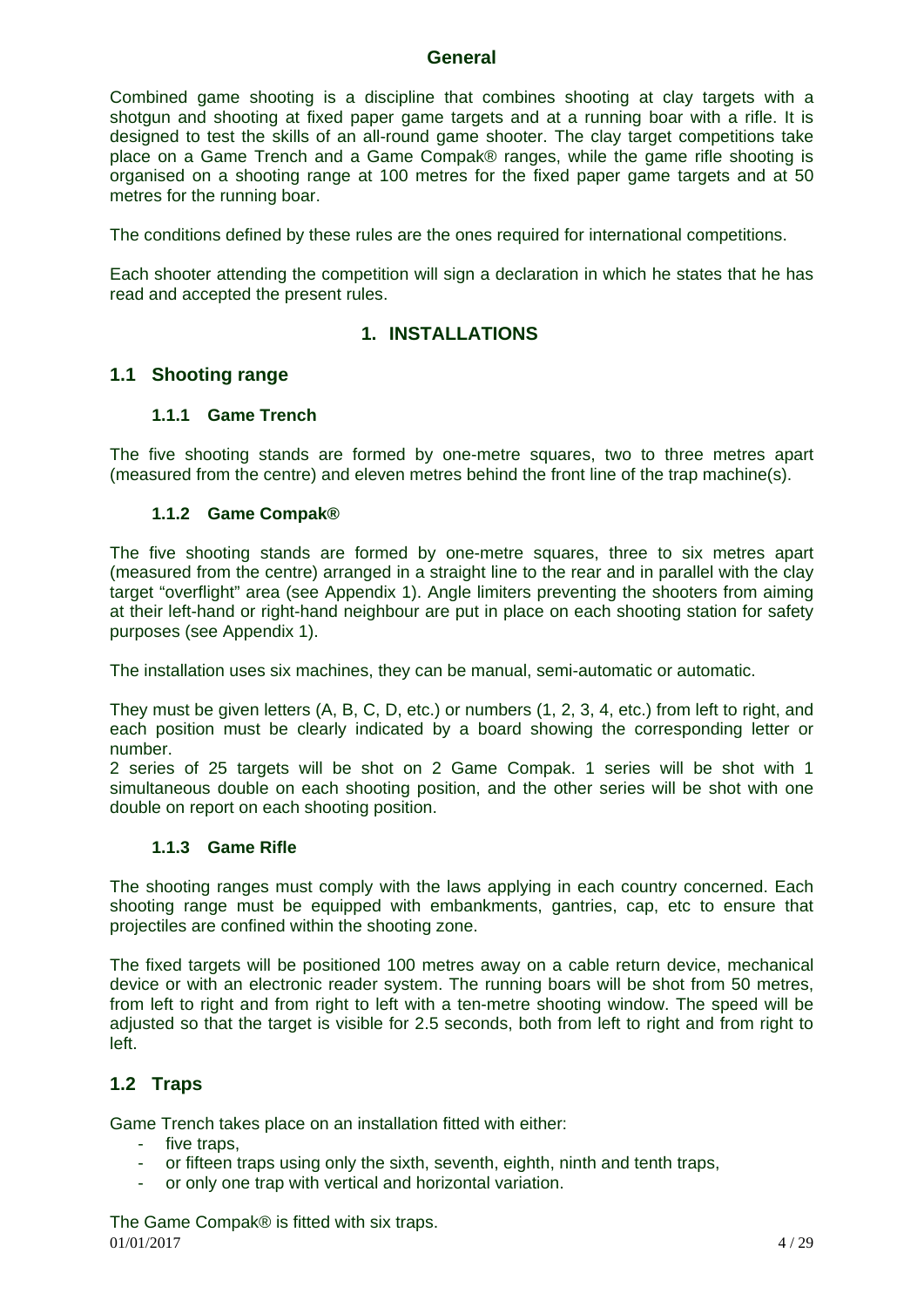# **1.3 Trap devices**

#### **1.3.1 Game Trench**

The traps can be controlled by a "sonopull" voice activated device (electrical or electronic), with a scrambler so that all the shooters are offered the same clay target targets in a different order without knowing which of the five traps will launch the clay target, by an electronic remote control or manually.

#### **1.3.2 Game Compak®**

The traps can be triggered either manually, via a remote control system, or using a sonopull type system.

In the cases of manual or remote control systems, the target must be released within in a time lapse of 0 to 3 seconds after the shooter's call.

In the case of sonopull, the target must be released within in a time lapse of 0.5 second after the shooter's call.

#### **1.4 Trajectories**

#### **1.4.1 Game Trench**

It must be possible to modify the trajectories of the clay target targets launched by a Game Trench in order to vary the shooting conditions. The clay target trajectory is sixty metres, plus or minus five metres, with a maximum angle of 35° (thirty-five degrees) on the left and right of the installation axis. Three official schemes have been defined to make these adjustments (see Article **17.1**). The launched clay target targets must have a trajectory with zero wind in accordance with the official shooting schemes. This distance will be measured from the edge of the trench irrespective of the direction. If a trench fitted with a single trap with angle variations, solely the limit data are taken into consideration (angles and height).

A round comprises 25 clay targets and it must be possible to fire two cartridges at each clay target.

#### **1.4.2 Game Compak®**

Trajectories (see appendix 1 - the plan of the installations)

They must be as varied as possible:

Rising, falling, receding, approaching, lofted, rabbit, etc.

It must be possible to shoot twice at each single target from each of the five shooting stands, in full safety for the shooters, the referees, the staff and the spectators.

A Game Compak® competition includes two types of trajectories:

Compulsory trajectories:

- A trajectory from left to right crossing sides AB and CD.
- A trajectory from right to left crossing sides CD and AB.
- A receding trajectory crossing side BC
- A rabbit from left to right or from right to left on one competition.

Free trajectories:

These are determined by the organizer, and depending on the lie of the land.

The trap installations can be of two types:

- 1) Either a trench installation in front of the shooting stands,
- 2) Or a raised installation behind the shooting stands.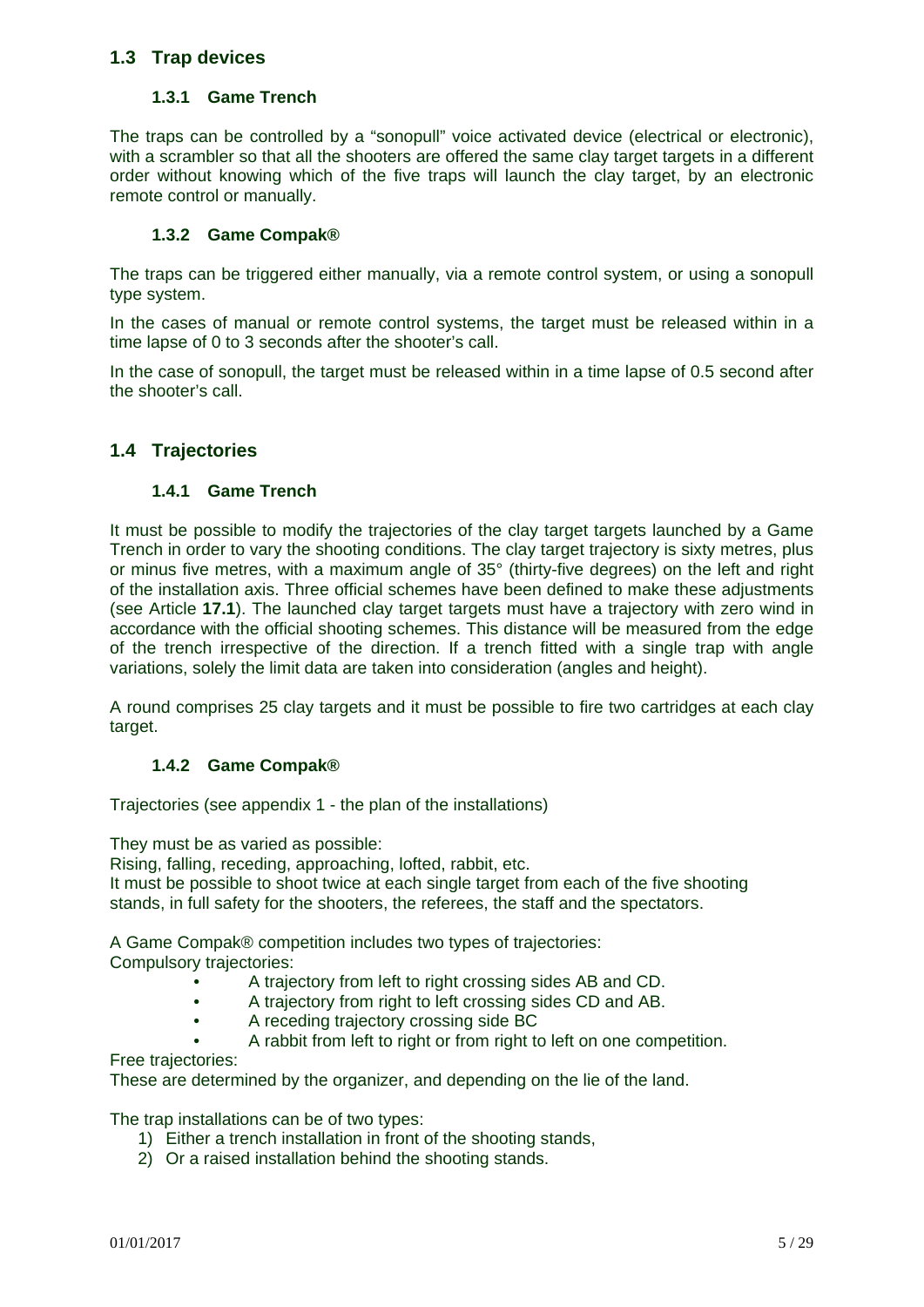#### **1.4.3 Menu or order of firing at the targets**

The firing menus are stationed at each stand, in such a way that the shooter can read them easily.

The single targets and doubles on the menus can be selected in any order for the machines by the course designer.

# **2. CLAY TARGETS AND PAPER GAME TARGETS**

# **2.1 Definitions**

#### **2.1.1 Single clay target (Game Trench and Game Compak®):**

A single clay target launched after the shooter's command in accordance with the present rules and according to the scheme selected.

#### **2.1.2 Double on report (Game Compak®):**

Two clay targets from one or two traps, the first called by the shooter and the second released on the shot of the first clay target (on report) within 0 to 3 seconds delay for the second clay target, plus any time needed for it to appear).

No doubles on report will be sighted. Only clay targets that have already been shot as singles may be launched in the doubles. Two cartridges may be shot at the same clay target.

#### **2.1.3 Simultaneous doubles (Game Compak®):**

Two clay targets launched at the same time by one or two traps. In this case sighters are shown. The targets may be shot in any order. Two cartridges may be shot at the same clay target.

At each stand, shooters will shoot (see Article 17.2) three single clay targets and one on report or simultaneous double.

# **2.1.4 Game Rifle shooting targets:**

The four paper game targets used, shot at 100 (one hundred) meters, will be the DJV type, positioned at least one meter apart, while the running boar will have a standard DJV target measuring with two heads (cf. Appendix 4 - paper game target drawings).

Organizers can use replaceable target centers (mirrors) including at least the 10, 9, 8 rings but one referee must be always present during target substitution. Every hit outside of the mirror inside the score zone will be added at the score. On the mirror center must be indicated by the referee the number of shots that were out of the mirror itself with their score. These holes must then been hidden by means of an adhesive stick.

The use of mirrors must be adopted for all targets in a given competition and for all shooters uniformly.

# **2.2 Single clay targets (Game Trench and Game Compak®):**

All types of clay targets are permitted for competitions. The clay target colours must be chosen so that they stand out clearly against the background.

# **2.2.1 Clay target counted good**

 $01/01/2017$  6/29 A clay target is called "good" when it has been launched and shot in accordance with the rules and at least one piece visibly breaks off. This also applies to flash clay targets.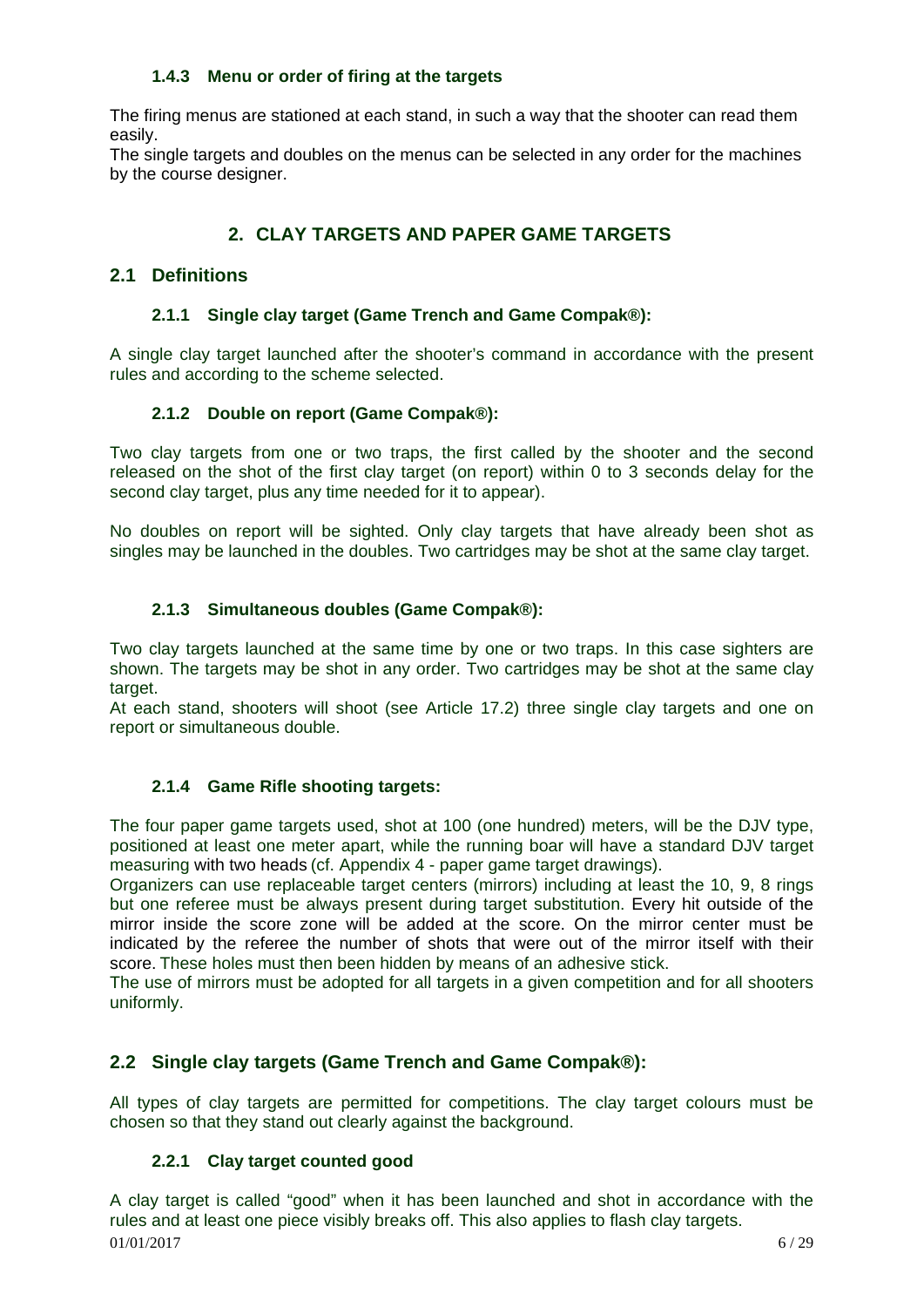Two cartridges may be fired at the same clay target. The referee must call the clay target "no bird" if both shots are fired simultaneously.

#### **2.2.2 Clay target counted zero**

A clay target is called "zero" when it has been launched and shot in accordance with the rules and no pieces visibly break off.

Zeros must be called by the referee loudly and clearly or using any other means audible to the shooters so that they can protest immediately where appropriate.

# **2.3 Double on report (Game Compak®)**

#### **2.3.1 Good/good doubles**

Good/good in the doubles occur when two clay targets have been launched and the shooter has shot them in accordance with Article 2.1.1. If both clay targets in a double are broken by a single shot, they are both counted "good" and "good".

#### **2.3.2 Good/zero, zero/good and zero/zero doubles**

Zeros must be called by the referee loudly and clearly or using any other means audible to the shooters so that they can protest immediately where appropriate.

If the shooter does not fire at the second clay target of a regular double, the result of the shot at the first clay target is recorded and the second one is called "zero". If the shooter does not fire at the first clay target because of being taken by surprise or because the shooter did not see it, the result of the first clay target will stand as "zero and no bird". Since the second clay target cannot be released until the shot is fired, the double will be repeated until the result for the second clay target is known. When a shooter in a double fires both shots at the same clay target, the result is recorded and the clay target not hit is counted "zero".

# **2.4 Simultaneous doubles (Game Compak®)**

#### **2.4.1 Good/good doubles**

Good/good doubles occur when two clay targets have been launched and the shooter has shot them in accordance with Article 2.1.1. If both clay targets in a simultaneous double are broken by a single shot, they are both counted "good" and "good".

#### **2.4.2 Good/zero, zero/good and zero/zero doubles**

Zeros must be called by the referee loudly and clearly or using any other means audible to the shooters so that they can protest immediately where appropriate.

If the shooter does not shoot a regular double without a legitimate reason, both clay targets are called "zero".

# **2.5 "NO BIRD" regarding Game Trench and Game Compak®**

Every clay target has to be shot. If the referee considers that the clay target hasn't been regularly launched, he may announce "No bird" and have it launched again.

#### **2.5.1 "NO BIRD" due to the weapon or ammunition**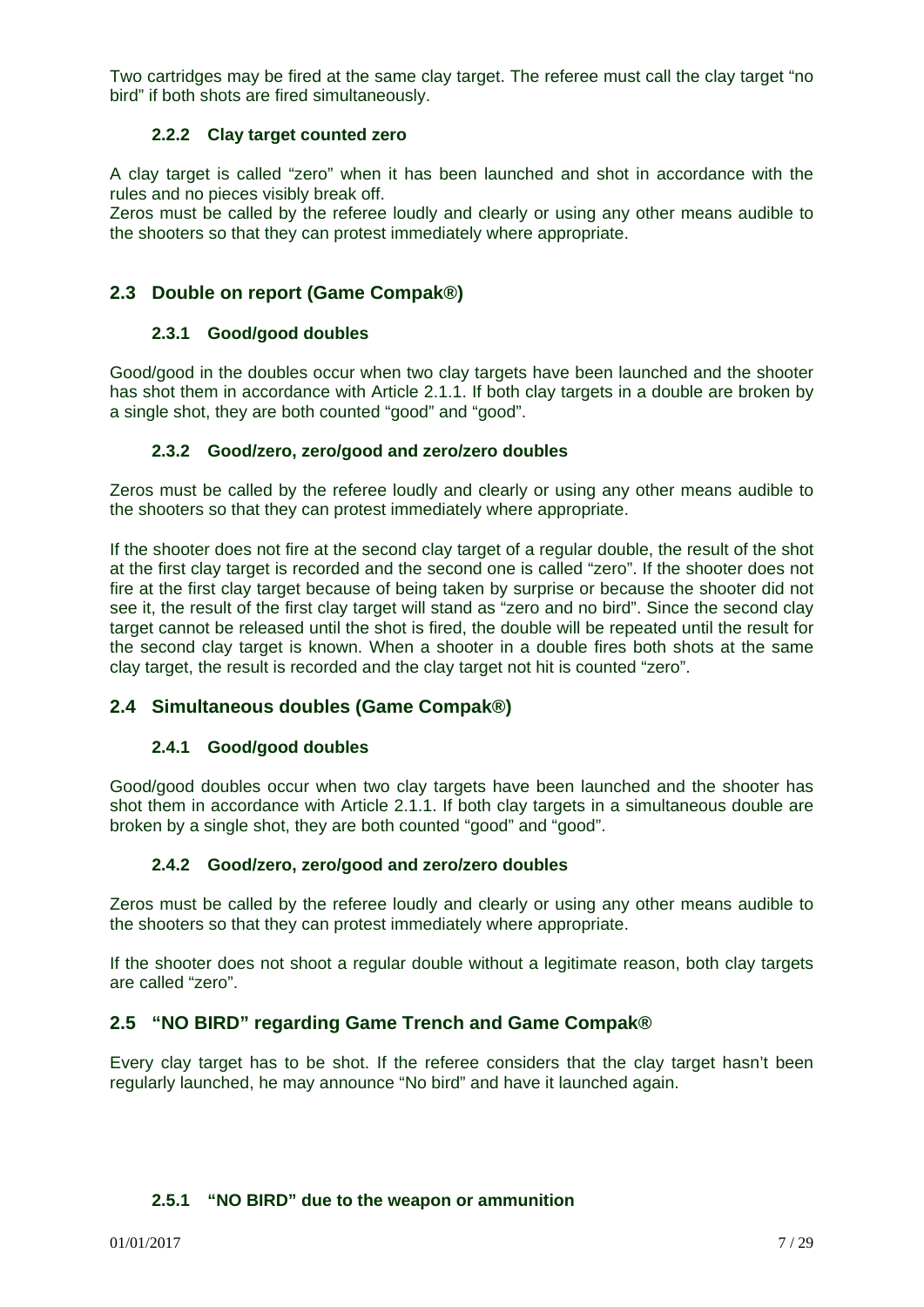| <b>Defect</b>       | <b>Type</b>                   | <b>Action</b>                         |  |  |  |  |  |  |  |  |  |
|---------------------|-------------------------------|---------------------------------------|--|--|--|--|--|--|--|--|--|
| shots l<br>Two      | At a single clay target (*)   | «No Bird», clay target to be repeated |  |  |  |  |  |  |  |  |  |
| at the same         | At the first clay target of a | «No Bird», double to be repeated      |  |  |  |  |  |  |  |  |  |
| time                | double on report              |                                       |  |  |  |  |  |  |  |  |  |
| (double)            | At a simultaneous double      | «No Bird», double to be repeated      |  |  |  |  |  |  |  |  |  |
| discharge)          | At a rafale double            | «No Bird», double to be repeated      |  |  |  |  |  |  |  |  |  |
|                     | At a single clay target (*)   | «No Bird», clay target to be repeated |  |  |  |  |  |  |  |  |  |
| Malfunction<br>with | At a double on report         | «No Bird», double to be repeated      |  |  |  |  |  |  |  |  |  |
| the<br>first shot   | At a simultaneous double      | «No Bird», double to be repeated      |  |  |  |  |  |  |  |  |  |
|                     | At a rafale double            | «No Bird», double to be repeated      |  |  |  |  |  |  |  |  |  |
|                     | At a single clay target (*)   | «No Bird», clay target to be repeated |  |  |  |  |  |  |  |  |  |
|                     |                               | The clay target can be broken only    |  |  |  |  |  |  |  |  |  |
| Malfunction         |                               | with the second shot and is counted   |  |  |  |  |  |  |  |  |  |
| with<br>the         |                               | zero if broken with the first shot.   |  |  |  |  |  |  |  |  |  |
| second              | At a double on report         | «No Bird», double to be repeated.     |  |  |  |  |  |  |  |  |  |
| shot                |                               | Result of the first shot recorded.    |  |  |  |  |  |  |  |  |  |
|                     | At a simultaneous double      | «No Bird», double to be repeated      |  |  |  |  |  |  |  |  |  |
|                     | At a rafale double            | «No Bird», double to be repeated      |  |  |  |  |  |  |  |  |  |

(**\***) Also to be applied to Game Trench

#### **2.5.2 «NO BIRD» due to the clay target**

The table below applies in the following cases:

- if a broken clay target is thrown;
- if the clay target is not thrown from the correct trap;
- if two clay targets are launched from traps on the same shooting stand;
- if the clay target is not of the correct colour, size or type;
- if the trajectory is ruled incorrect by the referee;
- if the clay target is thrown more than three seconds after the referee's command;
- if the shooter has not called for the clay target;
- if the referee rules that the shooter has clearly been disturbed;
- if the referee is unable to give a ruling on the clay target.

| Type                                      | <b>Action</b>                                                         |
|-------------------------------------------|-----------------------------------------------------------------------|
| Single clay target (*)                    | «No Bird», clay target to be repeated                                 |
|                                           | «No Bird», rabbit to be repeated                                      |
| Rabbit broken after being missed with the | The clay target can be broken only with                               |
| first shot and before the second shot     | the second shot and is counted zero if<br>broken with the first shot. |
| First clay target of a double on report   | «No Bird», double to be repeated                                      |
| Double on report if the first target (or  |                                                                       |
| pieces of it) break(s) the second one     | «No Bird», double to be repeated                                      |
| before the shooter has fired the second   | Result of the first target recorded.                                  |
| shot                                      |                                                                       |
| Second clay target of a double on report  | «No Bird», double to be repeated                                      |
|                                           | Result of the first Shot recorded.                                    |
| Simultaneous double target                | «No Bird», double to be repeated                                      |
| Rafale double target                      | «No Bird», double to be repeated                                      |

(**\***) Also to be applied to Game Trench

#### **2.5.3 Bad weather**

There aren't any « no birds » due to the bad weather.

In all other cases, every broken clay target is counted "good" and every missed clay target is counted "zero".

On no account, a clay target is shot after the referee clearly announced "no bird".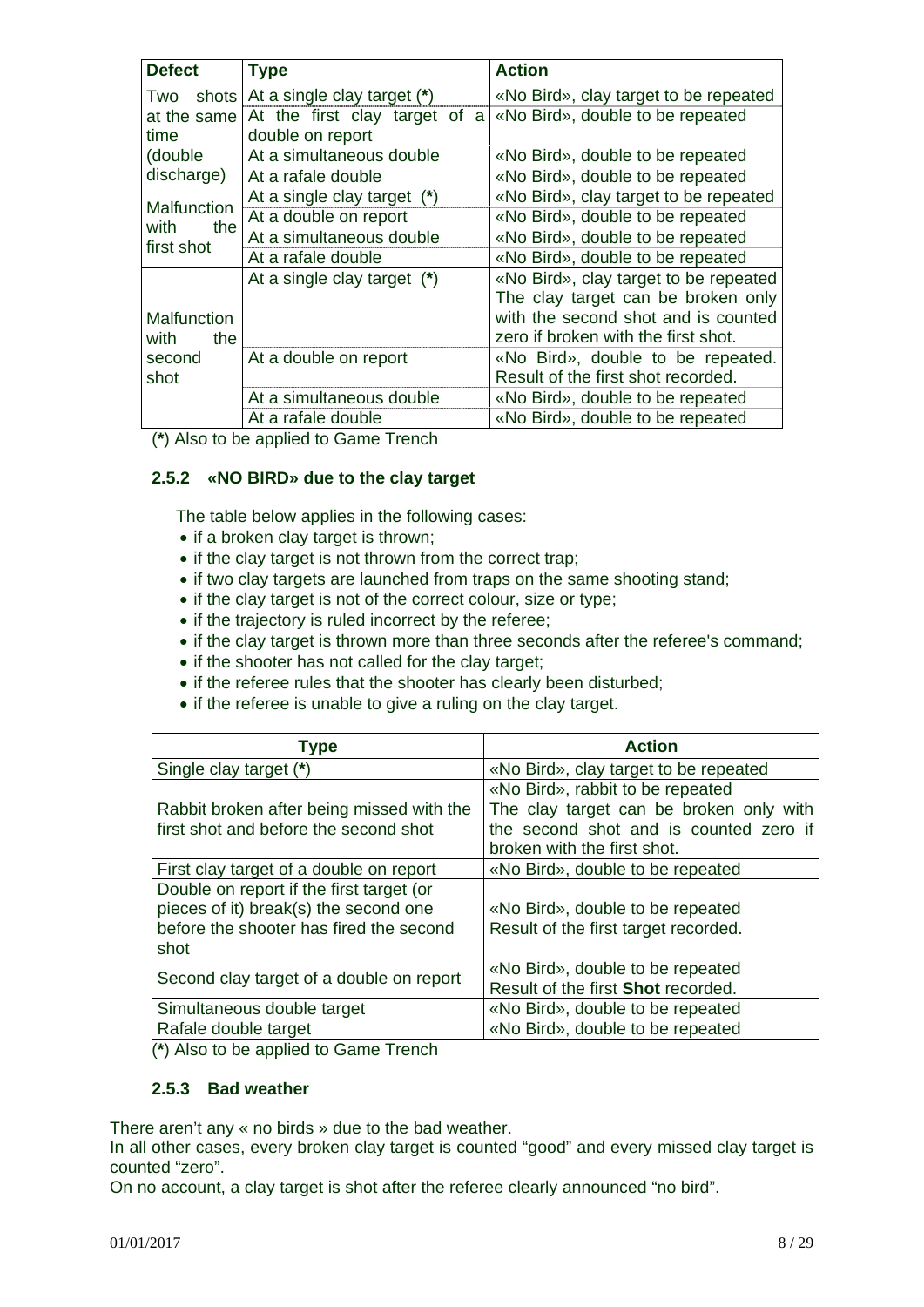# **3. SHOOTING A ROUND**

#### **3.1 Definition of a round**

#### **3.1.1 Game shotgun shooting**

Each round comprises 25 clay targets.

#### **3.1.2 Game Rifle shooting**

A round comprises four series (each 5 minutes) of five bullets at four targets. The running boar will be shot 3 times from left to right and twice from right to left or vice versa twice from left to right and 3 times from right to left at shooter's choice.

#### **3.2 Shooting squads**

Shooting squads are formed by six shooters for all disciplines.

#### **3.3 Weapon testing**

#### **3.3.1 Game shotgun shooting**

Weapon testing is authorised solely at a stand designed or this purpose and made secure on the organiser's responsibility.

#### **3.3.2 Game Rifle shooting**

Weapon testing is authorised solely at a stand designed or this purpose and made secure on the organiser's responsibility.

#### **3.4 Shooting position**

#### **3.4.1 Game shotgun shooting**

Shooting takes place in the standing position. Shooters must position their feet within the limits of the shooting stand.

#### **3.4.2 Game Rifle shooting**

The position depends on the target:

- 1. The deer target is shot in the standing position, with the weapon resting on one side of the post.
- 2. The sitting fox target is shot in the prone position, 2 arms on the ground. The arm supporting the front part of the rifle must rest on the elbow.
- 3. The chamois target is shot in the standing position, with the weapon resting on a stick. The stick should be standardised 2mtr long wit a diameter of 30mm.
- 4. The boar target is shot in the standing position straight arm or bended elbow, no weapon rest.
- (Cf. Appendix 2 game rifle shooting positions).

#### **3.5 Turn-rounds**

#### **3.5.1 Game shotgun shooting (Game Compak® and Game Trench)**

When shooting begins, five competitors must be ready, one at each shooting stand. The sixth competitor, at the waiting stand behind stand 1, he must be ready to take the place of competitor 1 once he/she has left the stand, etc. Shooter 1 must not load until the referee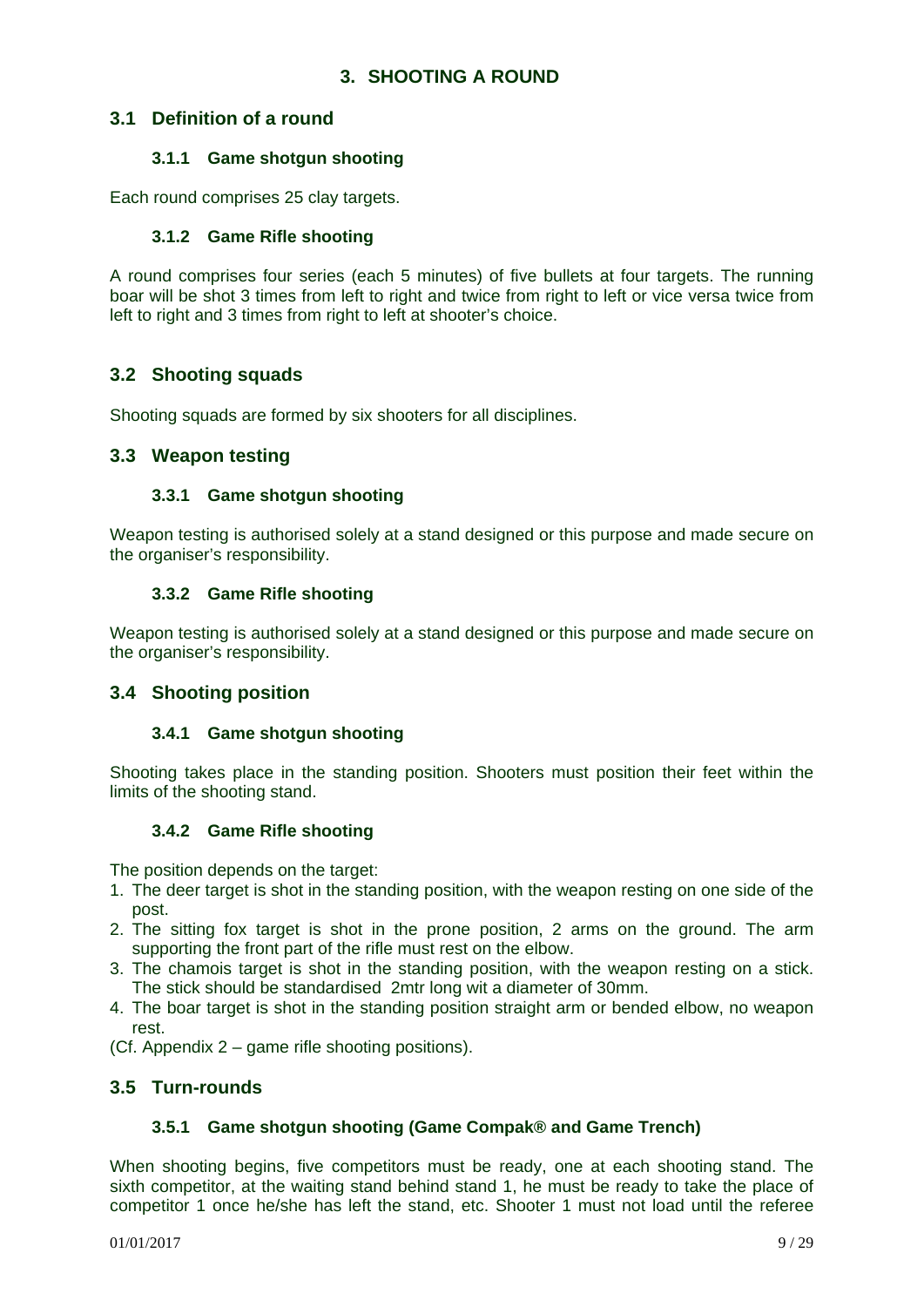has given him/her permission to start shooting. The other shooters cannot close their loaded guns until the previous shooter has shot his/her clay target(s). In all cases, guns cannot be loaded unless pointing in the direction of the shooting zone.

When a competitor is ready to shoot, he/she calls "pull" or "go" for the clay target to be launched. After shooting, each competitor must wait until the following shooter has finished, before taking his/her place.

After shooting, shooters must not turn around on the shooting range before opening and unloading their guns.

Guns must not be handled when staff are in front of the shooting stands.

After shooting from stand five, the shooters, with their guns **open and unloaded**, must go to the waiting stand, behind stand one, immediately. After the shooting of the last clay target in a round, all the shooters must stay in their places until the last competitor has shot and the judging referee has called "shoot over".

#### **3.5.2 Game Rifle shooting**

After firing his/her round of five shots at the paper game target, each shooter must remain in position on the shooting range until the other shooters in the squad have finished firing their rounds of five shots at their respective targets.

#### **3.6 Clay target shooting menu or order**

#### **3.6.1 Game shotgun shooting (Game Compak® and Game Trench)**

Prior the beginning of each series, the trajectories must be presented to the shooters both in Game Compak and in Game Trench, in the order of the traps from left to right. If shooting is interrupted for more than ten minutes during a round because of a technical incident, the trajectories must be presented to the squad again.

Under no circumstances may guns be tested on the shooting stand before the start of the round.

Before the start of each Game Trench round, the referee must tell the puller, clearly and loudly, the number of shooters present in the squad, so that the scrambler can be positioned for the number given (six, five, four or three shooters). If shooting begins without the puller having correctly set the scrambler for the number of shooters in the squad, the shooters will not receive the same number of clay targets. **Upon realising such an occurrence, the referee must interrupt firing immediately.** The result of the already shot targets is accepted and the referee positions the counter at the correct number of shooters present (six, five, four or three) and shooting resumes at the point that it was interrupted.

The menu for each Game Compak® shooting stand must be displayed legibly before each shooter and the menu for all the stands must be displayed in large characters (visible to the referee and puller) between stations 3 (three) and 4 (four).

#### **3.6.2 Game Rifle shooting**

Depending on the installations, the first competition will be shot at the deer target, the second at the sitting fox target, the third at the motionless chamois target and the fourth at the boar or running boar.

#### **3.7 Preparation time**

#### **3.7.1 Game shotgun shooting (Game Compak® and Game Trench)**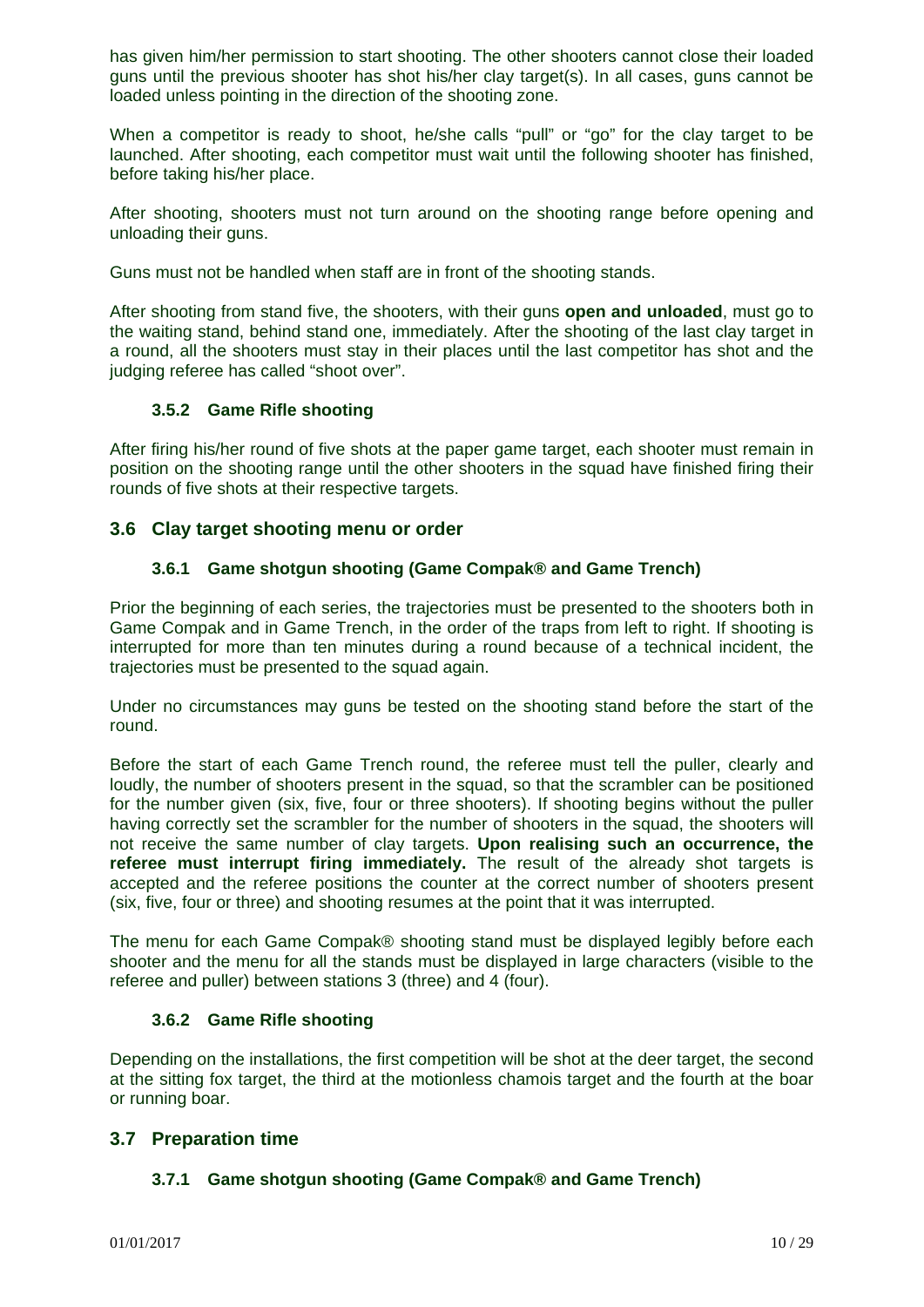Shooters must be ready to shoot immediately when called and must have the necessary equipment and ammunition with them to shoot the full round in 25 (twenty-five) minutes. Each shooter is given **ten seconds** to call for his/her clay target after the shot at the previous clay target. If the shooter fails to call within this period, he/she will be warned by the referee and then given another ten seconds to call for the clay target. If he/she fails to do so, the shot will be counted "zero". Shooting takes place without other interruptions other than those scheduled in the programme or caused by technical difficulties, though in exceptional circumstances the referee may interrupt shooting if there is a sudden heavy shower or storm likely to be of short duration. The jury must be informed if this interruption persists.

### **3.7.2 Game Rifle shooting**

Shooters must be ready to shoot immediately when called and must have the necessary equipment and ammunition with them to shoot the full series. Each shooter has 30 (thirty) minutes to shoot the series of four targets.

After the referee calls "cease firing", no shot are admitted. In case shooter shoots after this call first time the shooter gets a warning; second time, the best shot in the concerned target will be deleted; third time the shooter must leave the range. The referee must clearly announce, when 1 minute is remaining to shoot.

# **3.8 Launch time**

# **3.8.1 Game shotgun shooting (Game Compak® and Game Trench)**

Once a shooter has called for a clay target it must be launched immediately at the Game Trench and within three seconds at the Game Compak®.

#### **3.8.2 Game Rifle shooting**

The running boar target must appear within three seconds of the shooter's command.

#### **3.9 Gun position**

#### **3.9.1 Game shotgun shooting (Game Compak® and Game Trench)**

When waiting for the target(s), each shooter should be in the standing position on the shooting range, with the heel of the gun touching the body under a horizontal line marked on the shooter's jacket 25 cm below the middle of the shoulder axis (see sketch below), maintaining this lowered gun position until the clay target(s) appear(s).



25 cm =  $9,85$  inches

In a double on report or simultaneous double, shooters may position their guns as they please between the first and second clay targets only. Once the clay target(s) appear(s), the shooter must fire with the gun shouldered.

# **3.9.2 Running Boar**

When waiting the target, the position has to be like indicated in previous point 3.9.1 but the shooter can shoulder the rifle on call.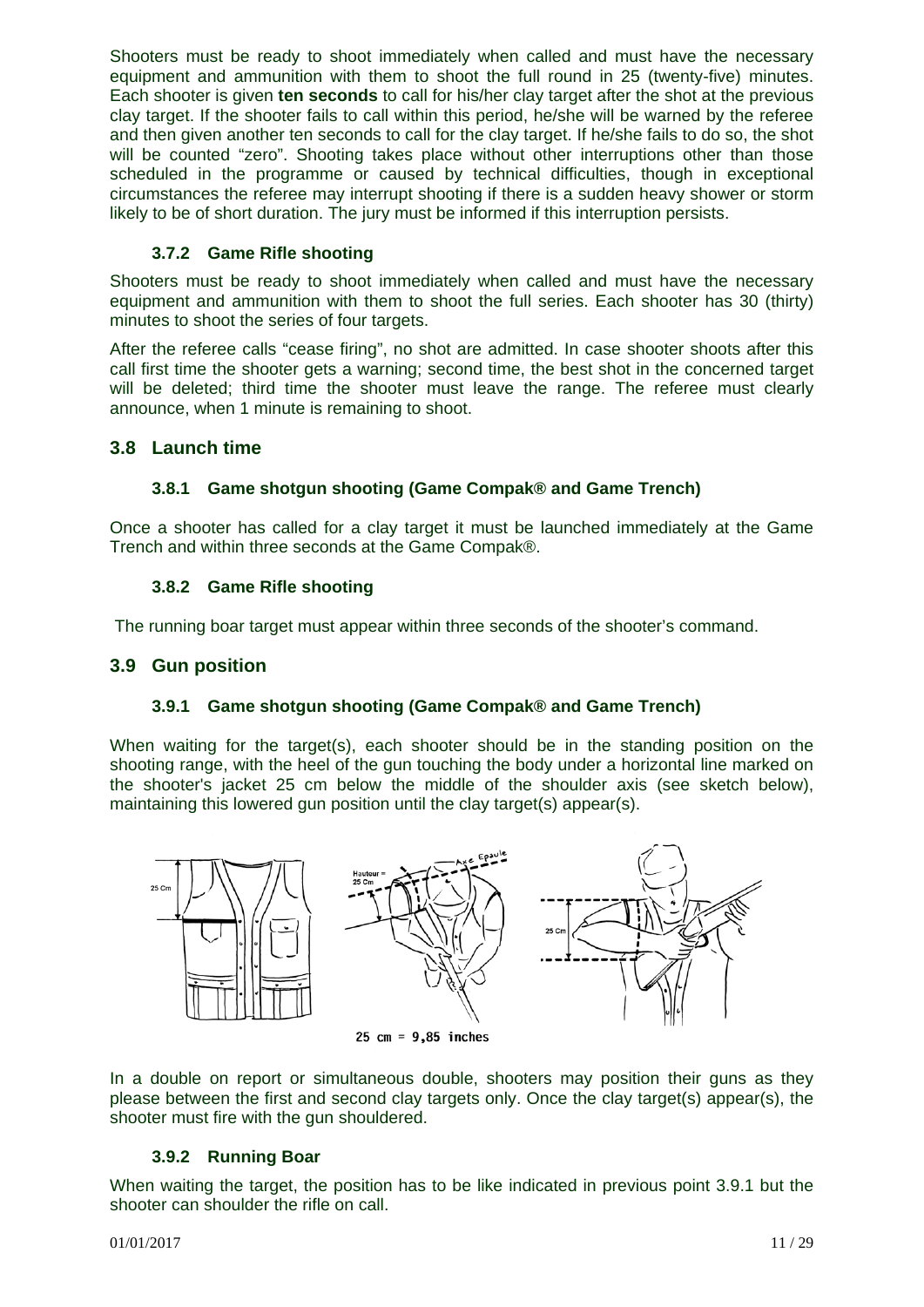# **4. WEAPONS AND AMMUNITION**

#### **4.1 Weapon characteristics**

The weapons used must comply with the operative laws on weapons. They must be commercially available and not have been modified in whole or in part.

#### **4.1.1 Shotguns**

All smooth-barrelled shotguns with a minimum barrel length of 66cm and a maximum calibre of 12 gauges, sold via commercial outlets, are permitted except:

Semi-automatic guns without a guide system for the ejection of empty cartridges;

Guns fitted with a release trigger.

Semi-automatic guns are authorised but they must be loaded with a **maximum of two cartridges**. They must be unloaded for each change of stand.

No advantage will be given to shooters using guns of a calibre below 12 gauges.

#### **4.1.2 Game Rifles**

Standard rifles complying with the operative legislation in the country concerned are accepted. They must not weigh more than 5.000 grams (the weapon will be weighted including scope, breech, magazine, additional weight and balancers) and must have a minimum caliber of 22 Hornet. Use of a hair trigger is permitted. Rifles equipped with any kind of bipods, muzzle brakes, any perforation of the barrel and silencers are banned. Fluted barrel are admitted if commercially available on the concerned rifle model and not have been modified in whole or in part.

Adjustable stocks, full stocks and thumbhole stocks are permitted. Frame stocks and frame forehands are banned. No stock hooks are admitted.

Rifle length overall should not exceed 125cm.

Repeater and semi-automatic rifles must be used like one-shot rifles and be manually reloaded shot by shot. A 8 mm calibre will always be used to control the impact, regardless of what calibre the shooter used.

The scope magnification is free.

The control of rifles (weight and length) will be made, for each shooter, just after each rifle series before leaving the shooting stand. A controlled scale will be provided by organization during training days before the competition starts.

#### **4.2 Straps and slings**

Weapon straps and slings are banned.

#### **4.3 Micro cameras**

Any use of micro camera mounted on shotgun or on rifle is banned.

#### **4.4 Modifying or replacing a weapon**

Replacing a weapon, in whole or in part, a "mobilchoke" or a barrel is not permitted during the same round and not permitted between singles and doubles. Replacing a scope is not permitted during competition.

#### **4.5 Malfunctions**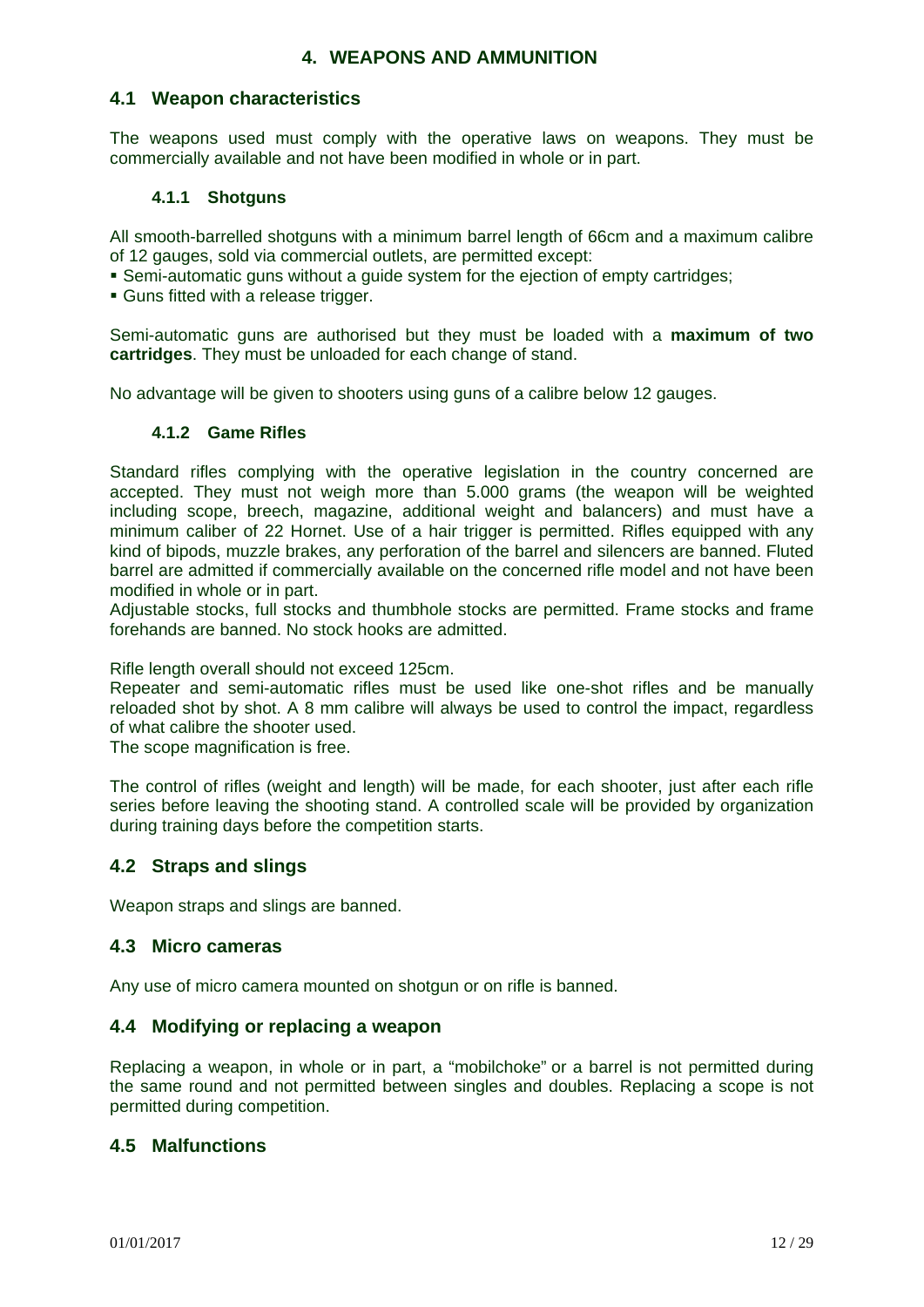In the event that a cartridge has not gone off or in the case of another malfunction of the gun or the cartridge, the shooter must remain at his stand, with the gun facing the shooting range, without opening it or touching the safety catch until the referee has checked the gun.

If the competitor in the case of a gun/cartridge malfunction, opens the gun him/herself or touches the safety catch, before the referee has checked the gun, the target(s) will be scored Zero.

A weapon must be considered as out of order if:

- it cannot be fired in complete safety;
- it does not ignite the power charge:
- the empty cartridge is not ejected because of a mechanical problem in a semi-automatic weapon;
- simultaneous percussion of both shots occurs.

In these cases, the shooter is entitled, without penalty, to shoot another target twice in the same round, without taking account of the change of gun. The third and following times that the gun does not work properly are considered as zeros.

The following incidents are not counted as malfunctions and the referee will record the score on the launched clay target:

- mishandling by the shooter;
- chamber(s) not loaded or loaded with empty cartridges;
- weapon in safety position.

In the event of *force majeure*, the shooter, with the referee's permission, may leave his/her squad and complete his/her round at a time specified by the referee or the jury.

#### **4.6 Borrowing a weapon**

If the referee judges that a shooting incident is not attributable to the shooter and that the weapon cannot be repaired quickly, the shooter may use another weapon with the referee's permission on condition that that the shooter obtains this weapon within three minutes of the gun being ruled out of order.

#### **4.7 Sharing a weapon**

Two shooters in the same squad may not use the same weapon.

#### **4.8 Mistake in target**

In case one shooter fires six shots in the same target, the worst five score must be counted as valid and the best one will be deleted.

In case the shooter A shoots in the target of his neighbour B, shooter A has no right to shoot more than 5 shots in total, and four shots will be counted as valid for the target A.

In order to evaluate the target of the shooter B (six holes on target), it will be proceeded as follows: if it is possible to identify the hole made by the shot fired by shooter A (different bullet diameter, therefore different hole diameter), this shot will be deleted; if is not possible to identify this shot (same hole diameters), in this case will be counted as valid for the score of shooter B the five best shots and the worst one deleted.

# **4.9 Control of weapon**

The shooter has the right to control his rifle and scope at any time during the competition, except during the execution of his round. For this effect, the organizer provides, at the shooters' disposal, a separate 100 m shooting range, for the control of rifles.

At any time the shooters remains responsible for his weapon and his ammunitions.

During the competition days, training is not allowed in the ranges where the competition is held.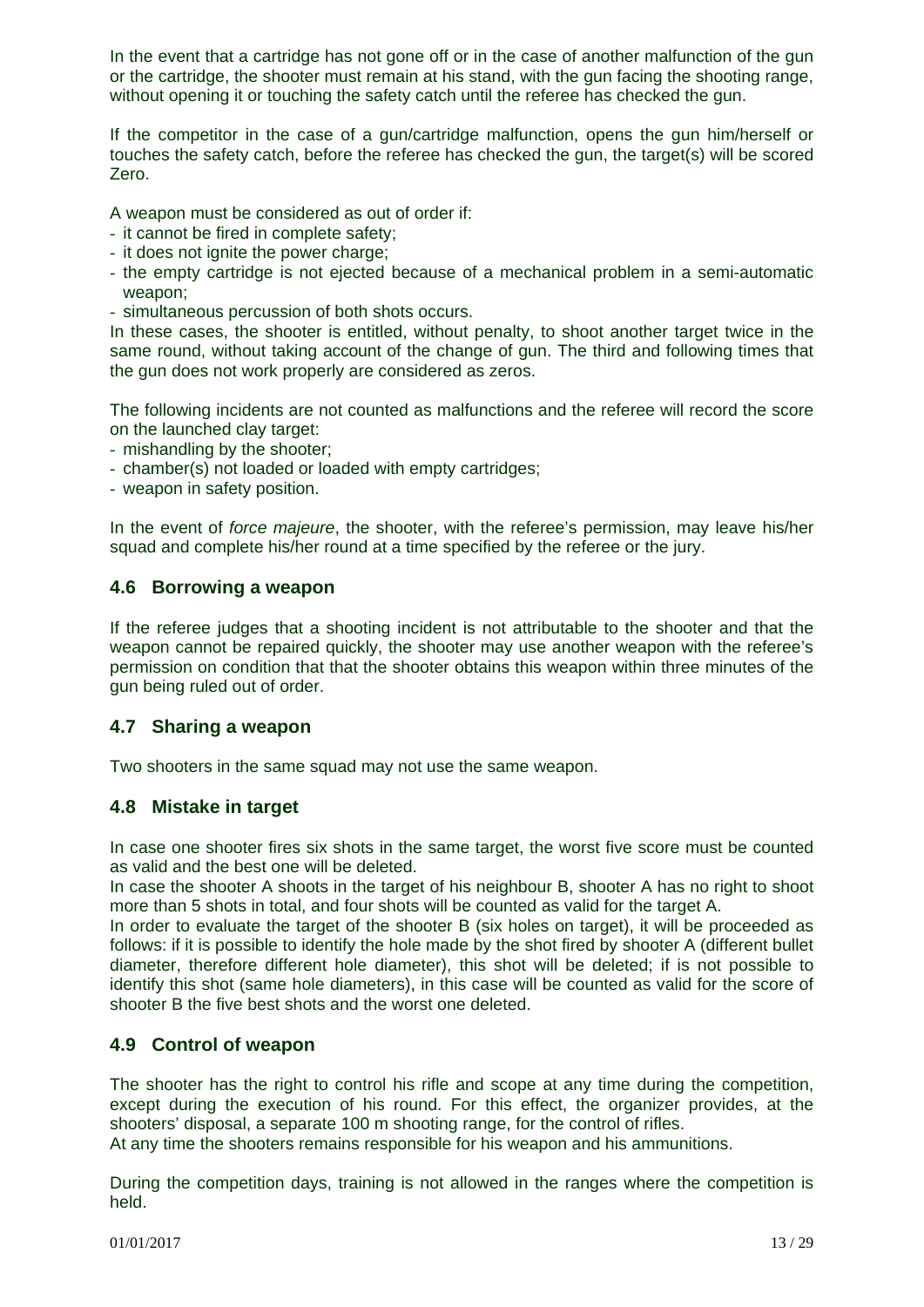# **4.10 Ammunition**

Solely commercially manufactured ammunition for clay shooting is permitted. All dispersal devices or mixing shot of different diameters are banned. The use of black powder, tracer cartridges and reloaded cartridges in international game shotgun competitions is banned. Upon request of the jury, the referee may take a sample of ammunition to check them. Reloaded (self loaded) ammunition for rifle shooting is allowed.

#### **4.10.1 Game shotgun shooting**

Only shotgun ammunition in caliber 12/70 or smaller can be used. Cartridges must be charged with a maximum of 28 grams of lead shot, with a tolerance of +2%. Shot must be spherical, of a regular diameter of 2.0 to 2.5mm, with a tolerance of more or less 0.1mm.

# **5. CLOTHING**

# **5.1 Personal clothing**

The shooter should preferably attend the shooting station dressed in hunting clothes and attend the opening ceremony with long trousers.

Shirts must at least have short sleeves, with or without a collar, but a crew necked tee-shirt or sweater at least must be worn. Shooters may not go bare-chested under their jackets. Wearing sandals is forbidden for safety reasons.

Shooters must comply strictly with the above rules to take part in competitions.

Shooting gloves are permitted for shotgun events.

Gloves of any kind are not permitted for rifle shooting.

The use of clothing accessories such as pads, padded jackets, padding, belts and cushioning systems is banned.

#### **5.2 Numbers**

The shooter´s competitor number must be attached to his/her upper back between shoulders and waist, be fully visible and worn in its entirety.

Failure to observe this rule is penalized by a first warning from the referee. Failure to rectify this requirement will lead to further penalties that may extend to exclusion from the competition by decision of the jury.

#### **5.3 Protection**

Ear protection is obligatory for everyone (shooters and accompanying persons in the vicinity of shooting ranges) for all events.

Eye protection is obligatory for everyone (shooters and accompanying persons in the vicinity of shooting ranges) for shotgun shooting.

# **5.4 Penalties**

Any shooter which deviates the rules as per paragraph 4.2, 4.3, 4.4, 4.5, 4.6, 4.7, 5.1, 5.2, 5.3 will be penalized by a number of points according to the jury's decision.

If the jury believes that the deviation has been done with the aim of cheating, the whole series of shots will be counted as zero.

# **6. CONDUCT RULES**

# **6.1 Safety**

All shooting weapons, even unloaded, must be handled with the greatest care and on the sole responsibility of the user. Rifles must be carried open and unloaded. For weapons with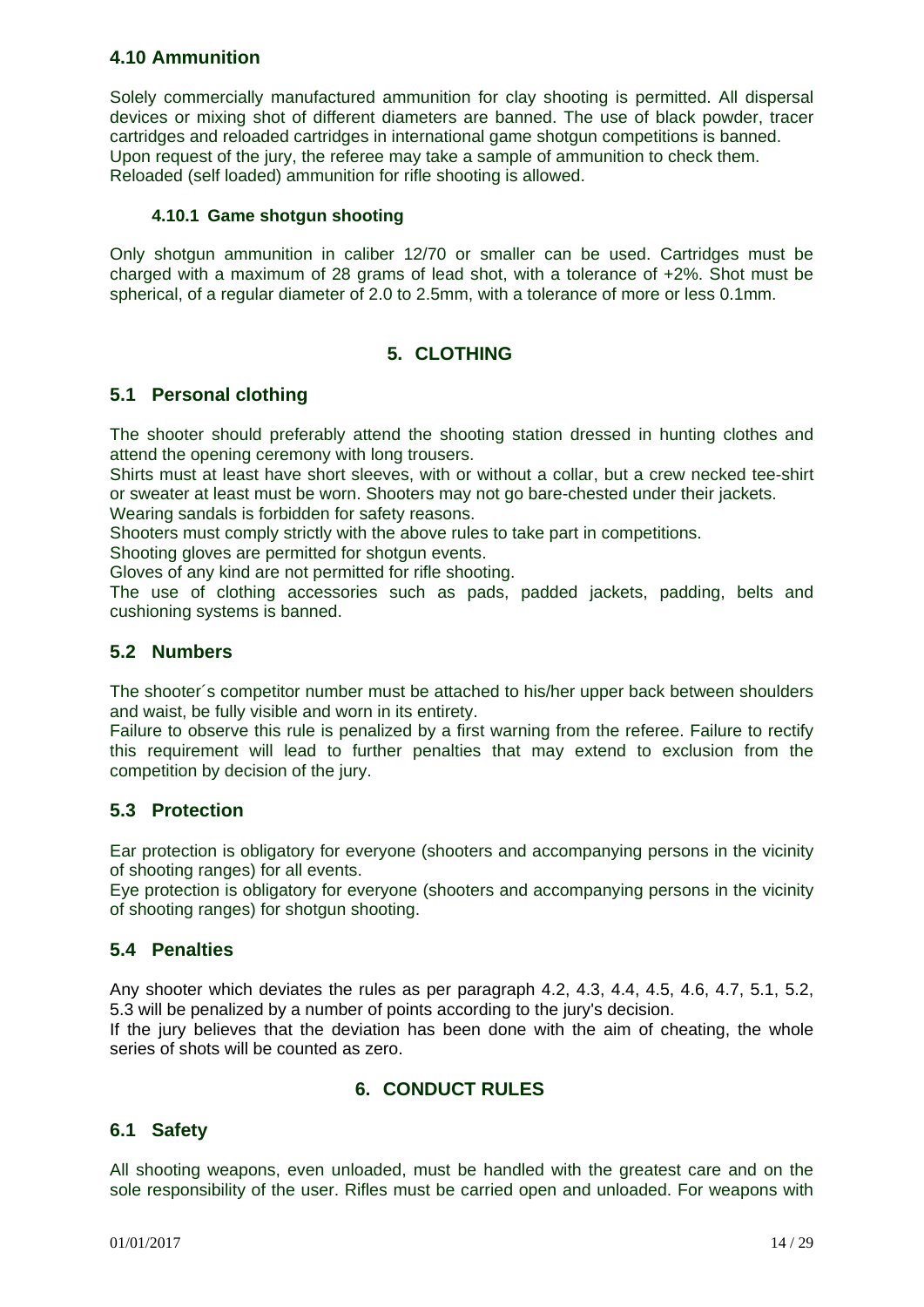fixed barrels (semi-automatic, repeaters, "Darne" system, etc), the breech must be open and the weapon carried with the muzzle pointing up or down.

When shooters are not using their weapons, they must place them vertically in a rifle rack or similar location.

Other shooters' weapons must not be touched without their permission.

Any shooter manipulating a loaded weapon without the referee's permission before the command "start firing" or after the command "cease firing" may be penalised by a **warning** and exclusion from the competition in the case of a repeat offence.

In the event of shooting being interrupted, the weapon must be immediately opened and must not be closed or reloaded before the shooting is resumed, with the permission of the judging referee.

Shooters and other persons in the immediate vicinity of the firing line must wear ear protectors or other suitable anti-noise protection.

#### **6.2 Pretending to fire**

No mock shooting is authorised on the shooting ranges or outside. Shooters are not permitted to aim or fire at other shooters' targets It is also forbidden to aim or fire knowingly at live animals. Shooters may be penalised for any accidental shot.

#### **6.3 Shooter absent at the time of the call**

Any shooter failing to appear before the referee before the first shot of the round has been shot by his/her squad after being called three times **will be penalised by losing a round, so 25 clay targets or 20 bullets.** 

Any shooter failing to attend or abandoning the competition without giving the jury a valid reason will be considered to have behaved in an unsportsmanlike manner. The disciplinary committee will rule on the penalty to be applied to the guilty shooter concerned at its following meeting.

#### **6.4 Protests**

If a shooter disagrees with the referee's decision on his/her shot, the protest must be made immediately by raising his/her hand and saying "Protest" or "Appeal". The referee must interrupt firing immediately and, after consulting the auxiliary referees, make his/her final decision known. Under no circumstances may a clay target be picked up to see whether it has been hit or not. Squad shooters are not entitled to intervene or express their opinions on the referee's rulings or decisions. Shooters may appeal to the jury to challenge the referee's decision. Appeals must be lodged in writing and be accompanied by a deposit determined by the jury before the competition, which is returned to the shooter if the protest is accepted by the jury, in which case the jury may instruct the referee to change his/her future decisions or appoint a new referee or, finally, modify the referee's decision. Appeals may not be made against a referee's decision in the following cases:

- Game shotgun shooting:
	- shot ruled "good" or "zero";
	- **trajectory ruled correct or "no bird":**
	- clay target launched within a period of time according to the rules.
- Game Rifle shooting:
	- judgement of a shot 10, 9 or ... zero.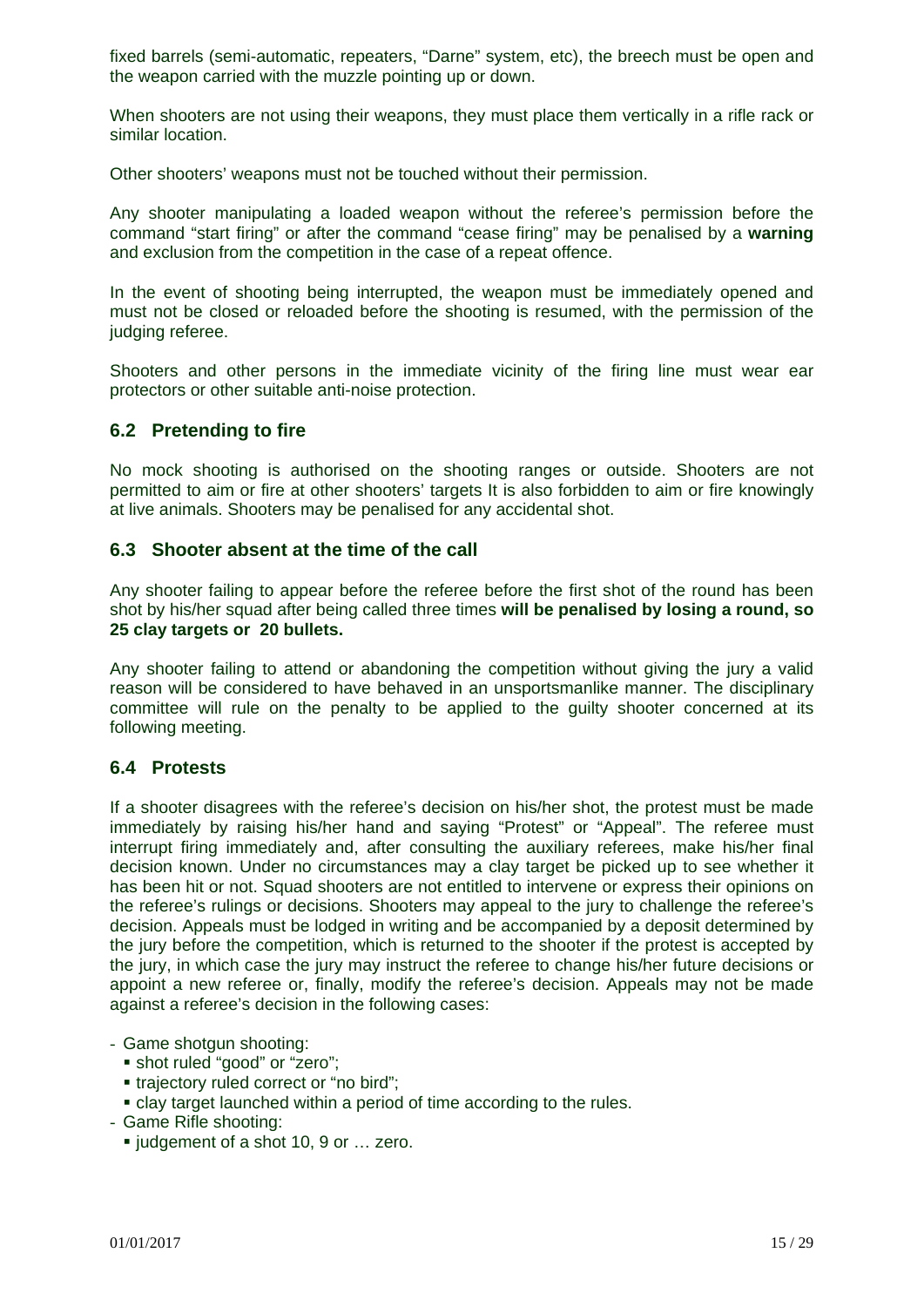# **ORGANISATION OF INTERNATIONAL COMPETITIONS**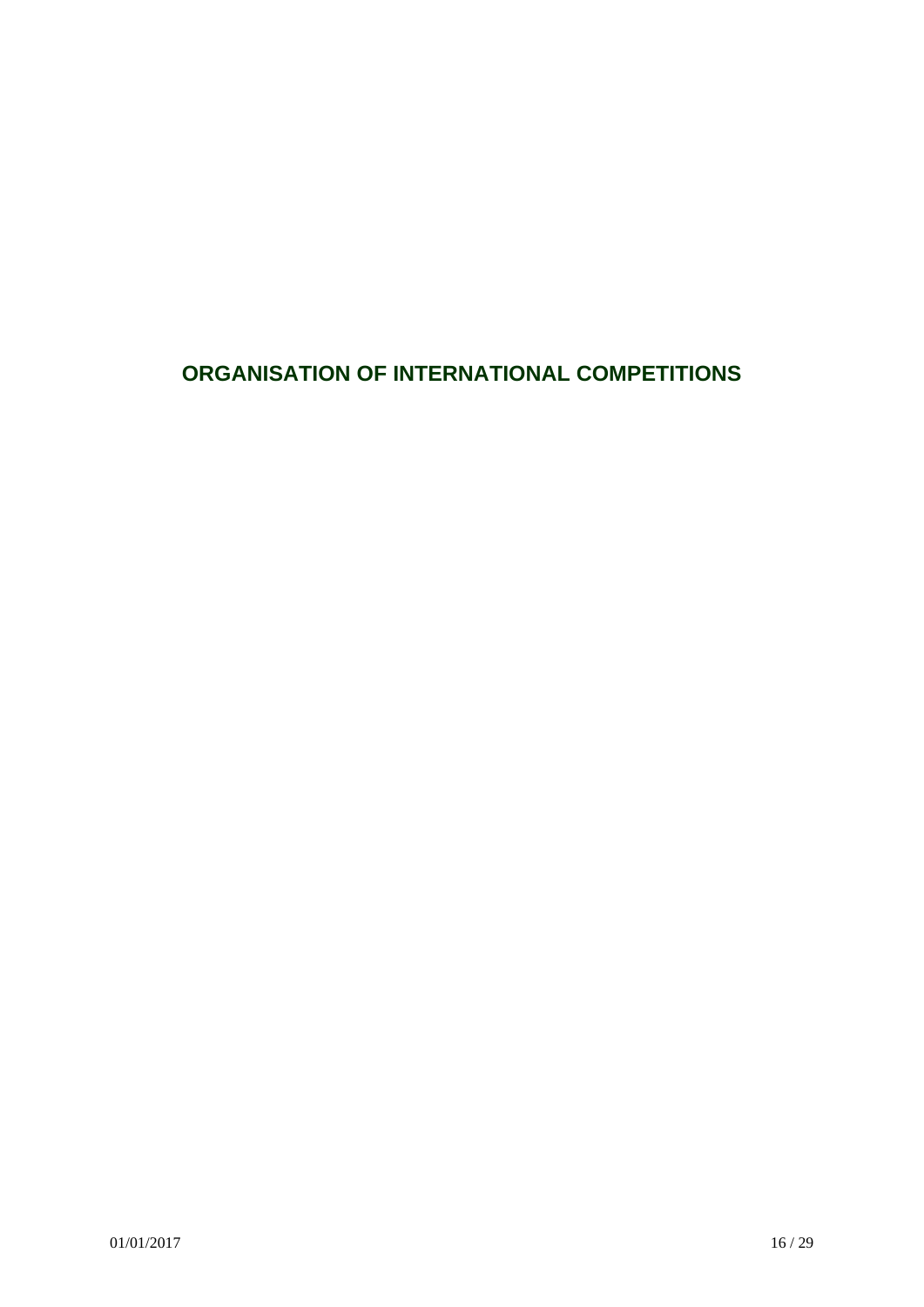# **7. PARTICIPATION**

Shooters presented by national federations belonging to the Fitasc are entitled to take part in competitions. The shooters must have the same nationality as the federation they represent.

Each participant must be covered by civil liability insurance.

The names of the shooters and replacements must be known at least four weeks before the start of the competition. By entering a competition, shooters accept the rules and waive all legal arguments.

# **8. NATIONAL TEAMS AND INDIVIDUAL SHOOTERS**

A national federation may present a national team formed by six shooters. Only the five best scores will count towards the team's result. If the national federation presents only five shooters in its team, all five scores will count. If a nation attends with fewer than five shooters, they will be classified as individual shooters.

The entry of individual shooters is free (open).

The full team must start at the same point for each competition round. The starting teams will be drawn at random by the organiser under the supervision of one or more delegated jury members.

Each federation will provide the organization with the name and reference (cell. number) of the Team Leader attending the competition or accompanying the team.

All entrants must take part in both types of competition, i.e.:

- shotgun: fifty Game Compak® clay targets and fifty Game Trench clay target targets;
- rifle: forty shots (two times twenty), i.e. five shots per paper game target (deer, fox, chamois and boar or running boar).

Number of points:

- rifle: four hundred points (forty ten-point shots);
- shotgun: four hundred points (one hundred four-point clay targets);
- individual maximum: eight hundred points;
- team maximum: four thousand points.

Each team member also competes for the individual ranking. Only the overall results for the best five shooters count for the team.

The winner in the category open (team and individual) is awarded the title of European or World Champion, solely for combined game shooting.

The following rankings will be established and announced in this order at the prize awards:

Individual

- Veterans
- Juniors
- Ladies
- Open (the shooter with the best result regardless his category)

National teams

• Open (the shooter with the best result regardless his category)

The following will also be awarded:

- at the world championship: world cups for game rifle shooting and game shotgun shooting, individually (open only) and on a team basis;
- at the European championship: European cups for game rifle shooting and game shotgun shooting, individually (open only) and on a team basis.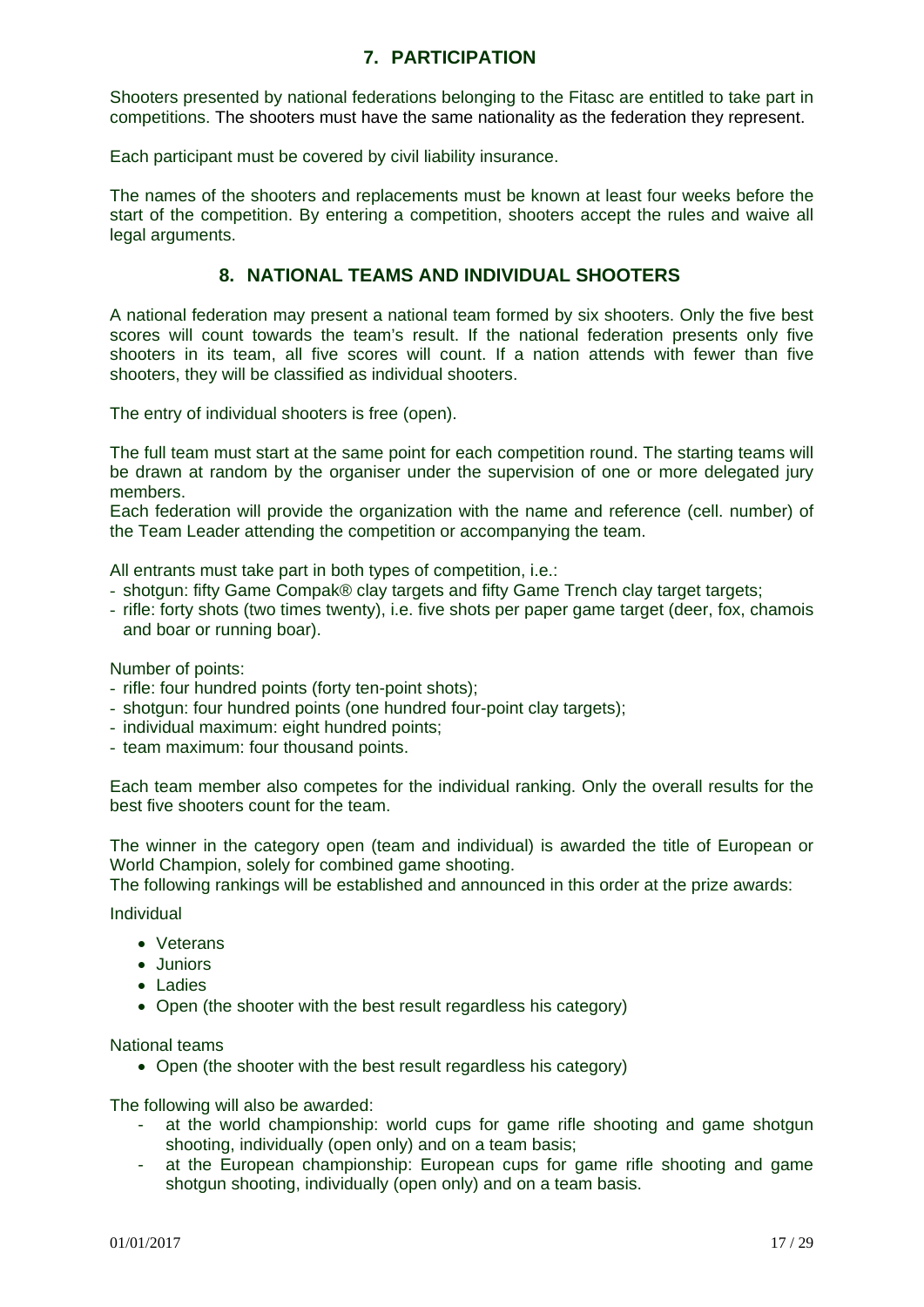| Championship      | <b>Title</b>                                                        | <b>National</b><br>team | Individual<br>shooter | Game<br><b>Rifle</b><br>shooting | Game<br>shotgun<br>shooting | Game<br><b>Rifle</b><br>shooting<br>points | Game<br>shotgun<br>shooting<br>points | <b>Total</b><br>points |
|-------------------|---------------------------------------------------------------------|-------------------------|-----------------------|----------------------------------|-----------------------------|--------------------------------------------|---------------------------------------|------------------------|
| World             | <b>World Combined</b><br><b>Game Shooting</b><br>Champion           | Five<br>shooters        |                       | 200 bullets                      | 500 clay<br>targets         | 2.000                                      | 2,000                                 | 4,000                  |
| World             | <b>World Combined</b><br><b>Game Shooting</b><br>Champion           |                         | 1                     | 40 bullets                       | 100 clay<br>targets         | 400                                        | 400                                   | 800                    |
| World             | Junior - World<br><b>Combined Game</b><br><b>Shooting Champion</b>  |                         | $\mathbf{1}$          | 40 bullets                       | 100 clay<br>targets         | 400                                        | 400                                   | 800                    |
| World             | Veteran - World<br><b>Combined Game</b><br><b>Shooting Champion</b> |                         | 1                     | 40 bullets                       | $100$ clay<br>targets       | 400                                        | 400                                   | 800                    |
| World             | Lady - World<br><b>Combined Game</b><br><b>Shooting Champion</b>    |                         | 1                     | 40 bullets                       | 100 clay<br>targets         | 400                                        | 400                                   | 800                    |
| World             | <b>World Game Rifle</b><br>Shooting Cup                             | Five<br>shooters        |                       | 200 bullets                      |                             | 2,000                                      |                                       | 2,000                  |
| World             | <b>World Game</b><br><b>Shotgun Shooting</b><br>Cup                 | Five<br>shooters        |                       |                                  | 500 clay<br>targets         |                                            | 2.000                                 | 2,000                  |
| World             | World Game Rifle<br><b>Shooting Cup</b>                             |                         | 1                     | 40 bullets                       |                             | 400                                        |                                       | 400                    |
| World             | <b>World Game</b><br><b>Shotgun Shooting</b><br>Cup                 |                         | 1                     |                                  | 100 clay<br>targets         |                                            | 400                                   | 400                    |
| Europe            | European Combined<br><b>Game Shooting</b><br>Champion               | Five<br>shooters        |                       | 200 bullets                      | 500 clay<br>targets         | 2,000                                      | 2,000                                 | 4,000                  |
| Europe            | European Combined<br><b>Game Shooting</b><br>Champion               |                         | 1                     | 40 bullets                       | 100 clay<br>targets         | 400                                        | 400                                   | 800                    |
| Europe            | Junior - European<br><b>Combined Game</b><br>Shooting Champion      |                         | 1                     | 40 bullets                       | 100 clay<br>targets         | 400                                        | 400                                   | 800                    |
| Europe            | Veteran - European<br><b>Combined Game</b><br>Shooting Champion     |                         | $\mathbf{1}$          | 40 bullets                       | 100 clay<br>targets         | 400                                        | 400                                   | 800                    |
| Europe            | Lady - European<br><b>Combined Game</b><br>Shooting Champion        |                         | 1                     | 40 bullets                       | 100 clay<br>targets         | 400                                        | 400                                   | 800                    |
| Europe            | European Game<br><b>Rifle Shooting Cup</b>                          | Five<br>shooters        |                       | 200 bullets                      |                             | 2000                                       |                                       | 2,000                  |
| Europe            | European Game<br>Shotgun Shooting<br>Cup                            | Five<br>shooters        |                       |                                  | 500 clay<br>targets         |                                            | 2,000                                 | 2,000                  |
| Europe            | European Game<br>Rifle Shooting Cup                                 |                         | $\mathbf{1}$          | 40 bullets                       |                             | 400                                        |                                       | 400                    |
| Europe            | European Game<br>Shotgun Shooting<br>Cup                            |                         | 1                     |                                  | 100 clay<br>targets         |                                            | 400                                   | 400                    |
| Grand Prix        | Combined game<br>shooting ranking                                   |                         | 1                     | 40 bullets                       | 100 clay<br>targets         | 400                                        | 400                                   | 800                    |
| <b>Grand Prix</b> | Game Rifle shooting<br>ranking                                      |                         | 1                     | 40 bullets                       |                             | 400                                        |                                       | 400                    |
| <b>Grand Prix</b> | Game shotgun<br>shooting ranking                                    |                         | 1                     |                                  | 100 clay<br>targets         |                                            | 400                                   | 400                    |

### **9. JURY**

International events are supervised by a jury consisting of a representative from each country that has entered a national team and chaired by the Chairman of the organising federation or his/her representative.

The jury can only rule validly in the presence of its Chairman or his/her delegate, accompanied by a quarter of the jury members. The jury makes decisions by a majority of the members present with the Chairman having a casting vote in the event of a split decision.

Each jury member must wear an identification badge supplied by the organiser.

The jury's role is:

 $01/01/2017$  18 / 29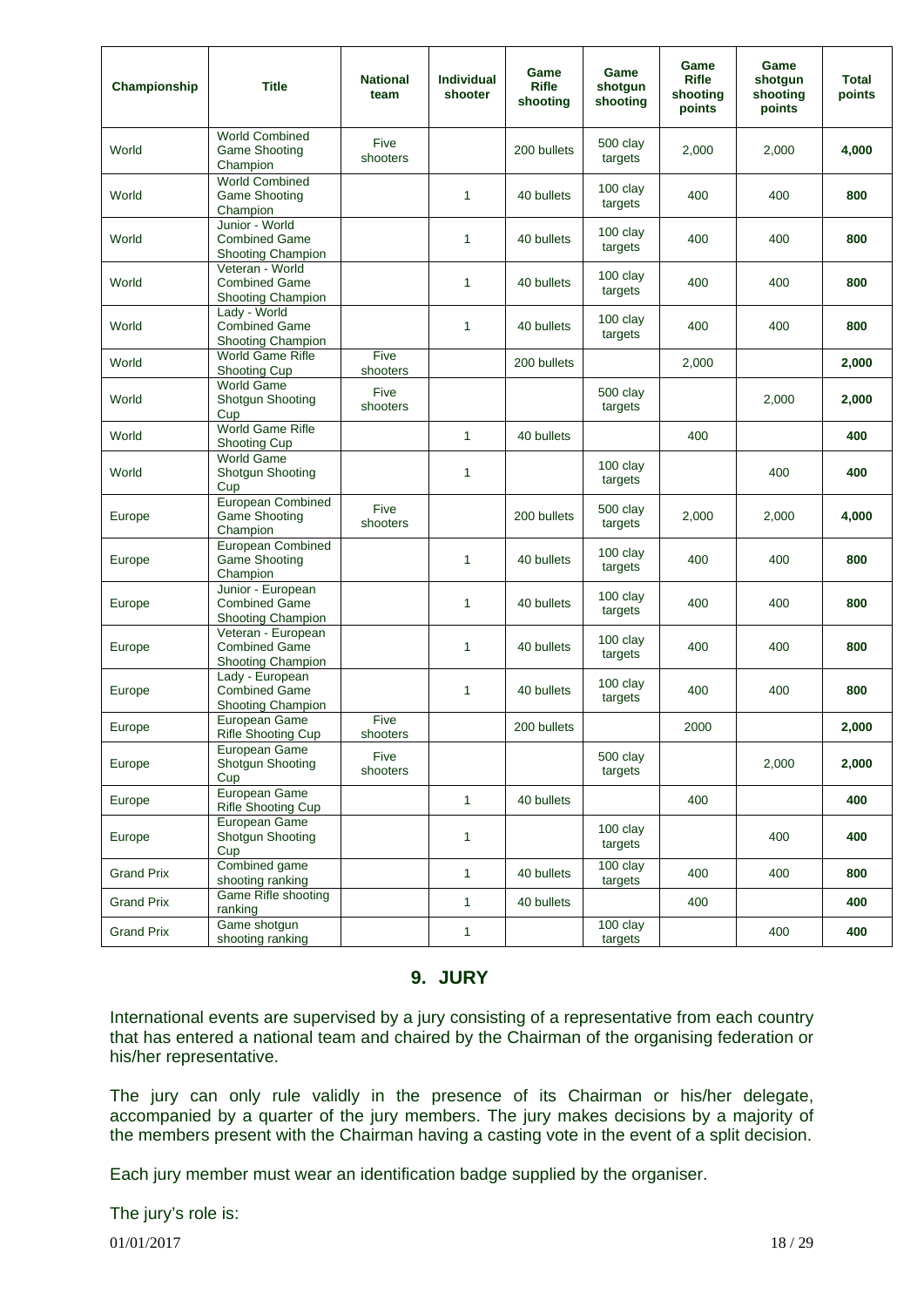- to check the referees' national/international licences and, if there are not enough referees, to choose competitors to act as additional referees on the recommendation of the representative of the national federation or the competition organiser;
- to ensure that the sporting rules are applied during shooting, including checking the weapons, ammunition and targets via technical tests;
- to respond to protests;
- to decide on the necessary penalties given to any shooters failing to observe the rules or behaving in an unsportsmanlike manner (Chapter 14).

The jury members and referees are responsible for checking, before shooting starts, that the installations comply with the specifications and that the preparations have been carried out properly and effectively.

In an emergency (e.g. risk of shooting being stopped for an extended period), two jury members appointed by the Chairman may make an exceptional decision with the referee's approval, subject to the jury's ratification of this decision.

The jury Chairman must ensure that there are always at least two jury members present at all the stands.

The jury may reduce the number of competition targets in the case of *force majeure*, in which case shooters may claim a refund for the clay targets not shot on the basis of the charge for a practice series.

An appeal jury will be created for each international competition to hear any challenges to jury decisions by shooters or by the Fitasc. The appeal jury will be formed by the Chairman of the Fitasc (or his/her representative), the Chairman of the technical commission (or his/her representative) and the Chairman of the jury (or his/her representative). The appeal jury is created at the same time as the jury.

# **10. ORGANISING COMMITTEE (SEE AGREEMENT)**

The organising committee devises a procedure for drawing lots in agreement with the jury. The membership of the squads and the shooting order are drawn on the eve of the competition at a prearranged time so that the participating nations' delegates can be present. The squads are formed by six shooters (minimum of three for shoot-offs). Depending on the number of shooters, the jury may decide to form two groups of squads firing in the morning or afternoon, with a change-round every other day.

# **11. FEDERAL OFFICIAL (SEE AGREEMENT)**

The federal official is the Chairman of the organising federation or his/her representative.

# **12. REFEREES AND MARKERS**

#### **12.1 Referees**

The officiating referees solemnly swear to:

- observe the rules and ensure that they are observed;
- make their decisions honestly and impartially;
- disregard their club and regional allegiances;
- remain close to the shooting range at a spot enabling them to judge observance of the rules under optimum conditions;
- announce their decisions clearly and loudly enough for shooters to hear them;
- listen attentively to shooter's complaints;
- have a copy of the up-to-date Combined Game Shooting rules on their person.

Shooting is overseen by the chief referee with current referee and federal licences, who signals clearly whether each clay target should be counted "good" or "zero". The results of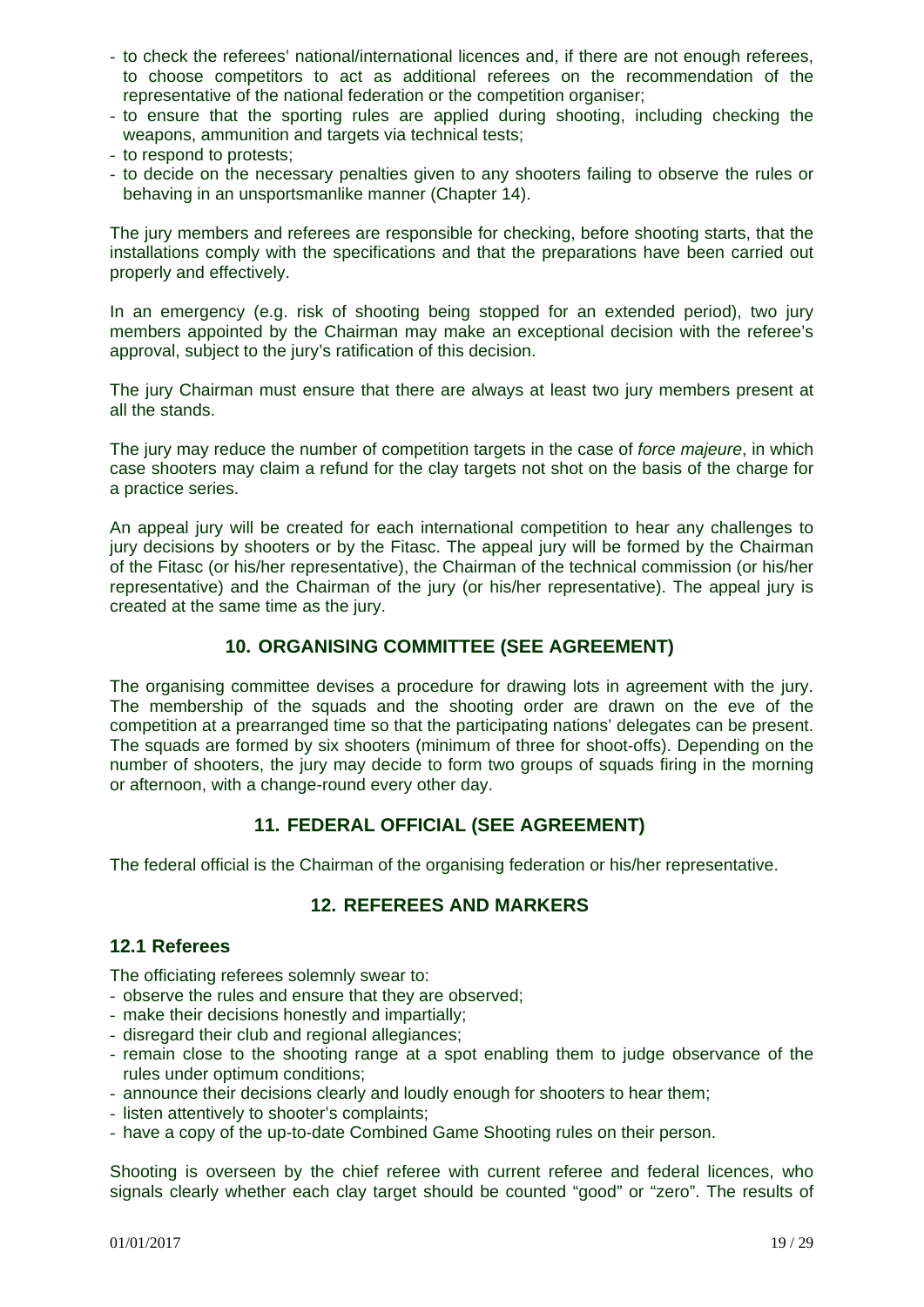shooting at paper game targets are announced by a referee in the shooter's presence, in premises set aside for this purpose.

The referee and his/her assistants, under the jury's supervision, apply the rules, ensure the safety of the public present and make sure that members of the public do not disturb the shooters.

With the jury members, the referees are responsible for checking, before shooting starts, that the installations comply with the specifications and that the preparations have been carried out properly and effectively.

The referees and other designated officials are responsible for giving the orders "start firing", "cease firing", "unload" and all other necessary instructions for the smooth running of the shoot. The judging referees also ensure that orders are followed and that guns are handled without danger.

Below the orders a referee must use in the rifle range:

- 1. referee calls the shooters by name and says their shooting position and target;
- 2. "PREPARATION TIME 1 MINUTE";
- 3. "LOAD WEAPONS";
- 4. "START FIRING"+ an audible whistle
- 5. 1 minutes before the end of the serie: ..1 MINUTE"
- 6. end of one target "CEASE FIRING"; "UNLOAD WEAPONS" + an audible long whistle
- 7. "NEXT TARGET IS..." (then the shooter can take the position to shoot next target, for example lie down in case of fox)
- 8. again orders 2-7
- 9. last target: again orders 2-6
- 10. "END OF ROUND".

In the case of technical difficulties: "STOP FIRING"; "UNLOAD WEAPONS".

The chief judging referee makes his/her decisions alone. Any auxiliary referee with a different opinion should raise his/her hand to inform the chief referee, who will then make the final decision, though the other auxiliary referees may be consulted first.

Squad shooters are not entitled to intervene or express their opinions on the referee's rulings or decisions.

Immediately after each rounds, the shooting results are examined and compared. If the marks do not correspond to each other, only those corresponding to the scoreboard are valid. After this check, the round results are announced in a loud voice by the referee, so that all the shooters can hear them. Each shooter must check and sign his/her final result before leaving the shooting range. No complaints will be accepted after this formality.

#### **12.2 Markers / Assessors**

#### **12.2.1 Game shotgun shooting**

On one game shotgun shooting range, the referee is assisted by three auxiliary referees provided by organization.

Referees must be in a position where they can observe the firing shooter and whole shooting zone the best. One assistant must be positioned near the scoreboard to record publicly the referee's decisions and inform the shooters.

#### **12.2.2 Game Rifle shooting**

The scores are established by the designated referees once the targets have been taken back to the premises provided for this purpose.

#### **13. MARKING SHEET**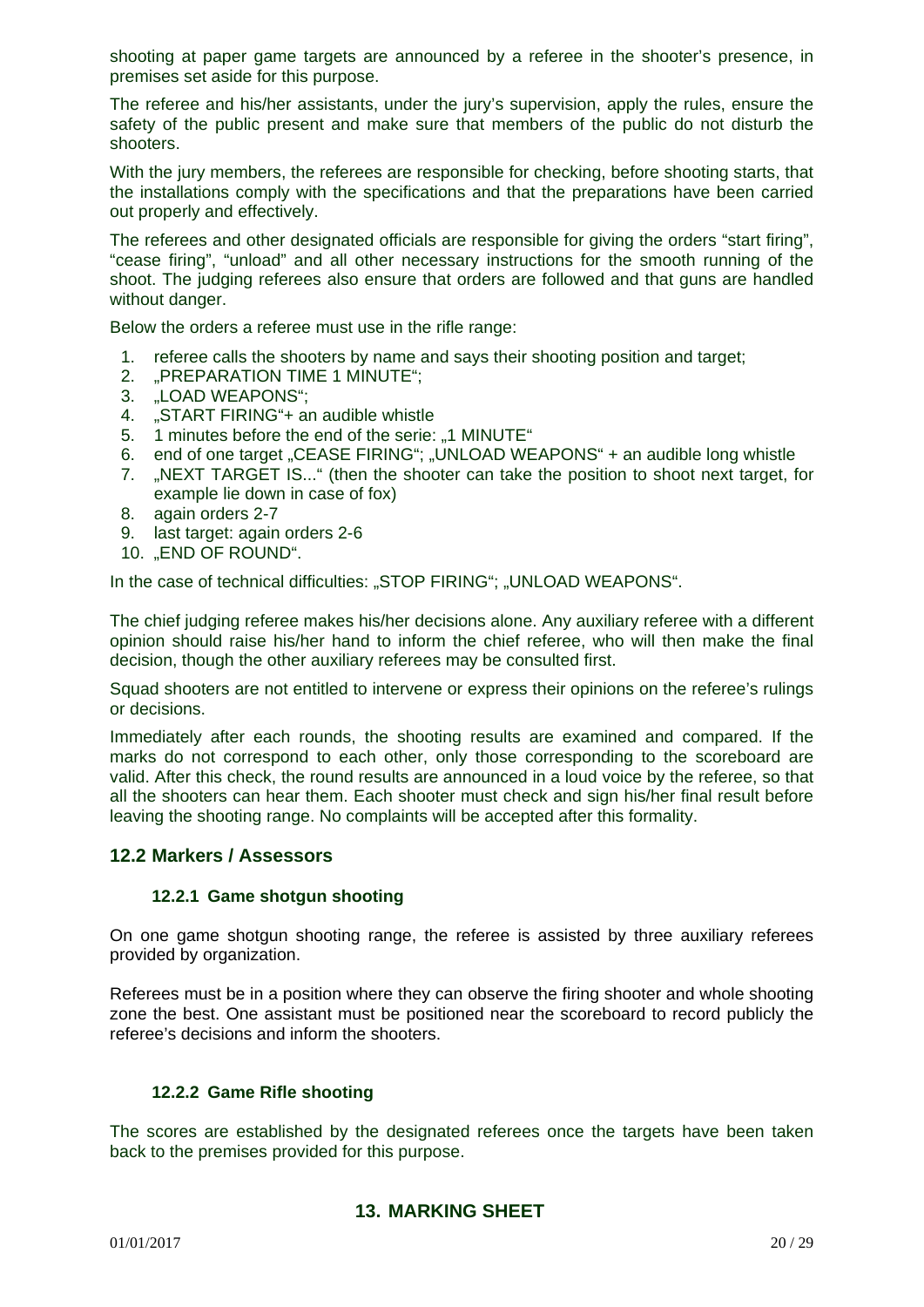Standard Fitasc marking sheets will be used (universal trench sheet for Game Trench and Compak® Sporting sheet for Game Compak®).

#### **13.1 Game shotgun shooting**

"Missed" clay targets are marked "O" and "good" clay targets marked "X" or "/" (cf. Appendix 5 – Game Compak® and Game Trench marking sheets).

#### **13.2 Game Rifle shooting**

Scores are recorded by an official referee on the targets and the total score is recorded on a marking sheet initialled by each shooter.

#### **14. PENALTIES**

All shooters taking part in competitions are deemed to be familiar with these rules and undertake to observe them. They agree in advance to accept sanctions and any other consequences of breaking the rules and disobeying referees' orders.

#### **14.1 Penalties**

If a shooter uses weapons or ammunition not complying with Articles 4.1, 4.2 and 4.9, all shots fired with such weapons or ammunition **will be considered as zero**.

Any shooter behaving in a manner considered dangerous by the referee may be excluded from the competition after a single warning.

If a shooter leaves his/her squad without a valid reason, i.e. without one of the reasons quoted in the present rules or without a reason accepted and approved by the referee, **all the clay targets in his/her round remaining to be shot will be recorded as zero**. The referee will refer any repeat offence to the jury.

If the referee or a jury member realises that competitors are intentionally delaying the shoot or acting in an unsportsmanlike manner, the matter may be referred to the jury.

#### **15. SHOOT-OFFS**

In the case of tied scores for the first 3 places, the ranking is established for teams and individual shooters as follows:

#### **15.1 Teams**

#### **15.1.1 Combined Game Shooting**

By taking the overall score of the tied teams and by counting back the installations in the following order: running boar, standing boar, Game Compak® 2.

#### **15.1.2 Shotgun competition**

By taking the overall score of the tied teams and by counting back the installations in the following order of the 4 series of shotgun shooting: Game Compak® 2, Game Compak® 1, Game Trench 2, Game Trench 1.

#### **15.1.3 Rifle competition**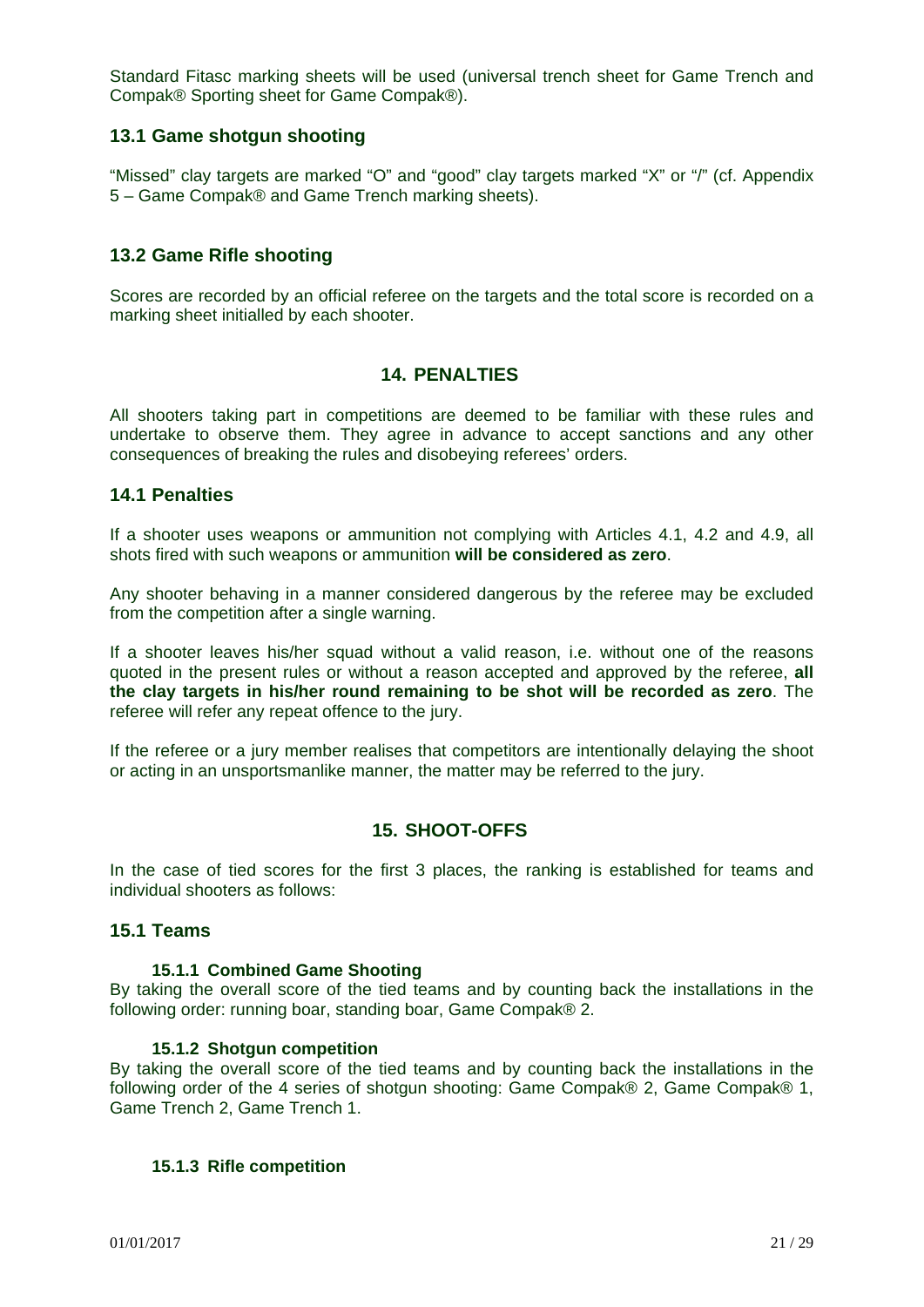By taking the overall score of the tied teams and by counting back the installations in the following order: running boar, standing boar, chamois 2, chamois 1, fox 2, fox 1, roe deer 2, roe deer 1.

Below third place in the ranking, teams finishing equal will be ranked as equals.

#### **15.2 Individual**

#### **15.2.1 Combined Game Shooting**

In the case of tied scores for one of the top three individual places for the competition, the shoot-offs for each round and category will take place over a complete round of Game Compak® and a complete boar series with a free arm. If the scores are tied, a new round will be shot on a Game Compak®. The first zero will eliminate the shooter provided that the shooters have had the same number of clay targets.

Shoot-offs take place in compliance with the rules above, though the empty places in the squad are not filled.

When the shoot-offs do not start at a time defined in advance, the shooters must remain in contact with the jury so that they are ready to shoot less than fifteen minutes after they are called. If they do not appear within this period, they will be deemed to have withdrawn.

Below the third place in the ranking and concerning the tied shooters to be awarded, the tie will be broken by counting back the installations in the following order: running boar, standing boar, Game Compak® 2.

Tied shooters without award will be ranked as equals.

#### **15.2.2 Shotgun competition**

By taking the overall score of the tied shooters and by counting back the installations in the following order of the 4 series of shotgun shooting: Game Compak® 2, Game Compak® 1, Game Trench 2, Game Trench 1.

#### **15.2.3 Rifle competition**

By taking the overall score of the tied shooters and by counting back the installations in the following order: running boar, standing boar, chamois 2, chamois 1, fox 2, fox 1, roe deer 2, roe deer 1.

Below third place in the ranking, tied shooters will be ranked as equals.

NB : Chamois 2, fox 2, roe deer 2 are targets included in the series of the running board. Chamois 1, fox 1, roe deer 1 are targets included in the series of the standing boar.

#### **16. GLOSSARY**

**Squad:** Group of six shooters maximum drawn at random and shooting at the same time on the same installations. **Round:** A round comprises 25 clay targets shot or 20 bullets at four targets. **Trap:** Machine or device for throwing targets. **Sonopull:** Acoustic device whereby the Trap is triggered by the shooter's voice. **Shot:** Corresponds to firing one cartridge. **Trench:** Excavation at the front of the shooting range where the machines are situated. **Clay Target:** Clay target. **Trajectory:** Line followed in space by a target. **Target:** paper game target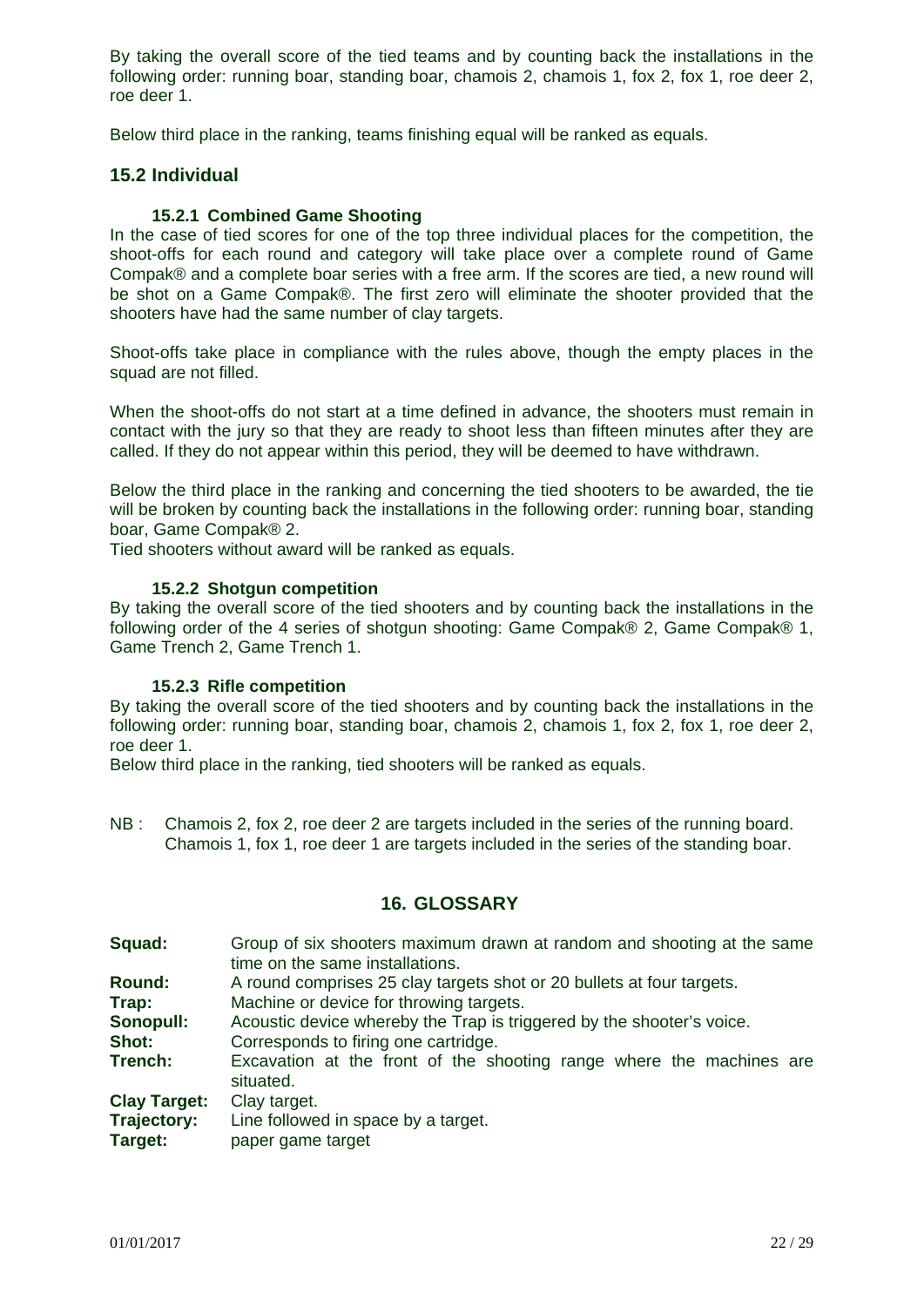# **17.1 On a Game Trench installation**

| Scheme 1                |                               |                        |        |
|-------------------------|-------------------------------|------------------------|--------|
| Trap No.                | Angle                         | Height at 10<br>metres | Length |
| 1                       | 22° right                     | 1.7 <sub>m</sub>       | 60 m   |
| $\overline{\mathbf{c}}$ | 12° right                     | 2.2 <sub>m</sub>       | 55 m   |
| 3                       | $0^{\circ}$                   | 2.5 <sub>m</sub>       | 60 m   |
| $\overline{4}$          | 12° left                      | 3.0 <sub>m</sub>       | 55 m   |
| 5                       | 22° left                      | 3.5 <sub>m</sub>       | 60 m   |
| Scheme 2                |                               |                        |        |
| Trap No.                | Angle                         | Height at 10<br>metres | Length |
| 1                       | 28° right                     | 3.5 <sub>m</sub>       | 55 m   |
| $\overline{2}$          | $\overline{1}5^{\circ}$ right | 2.5 <sub>m</sub>       | 60 m   |
| $\overline{3}$          | $0^{\circ}$                   | 1.0 <sub>m</sub>       | 55 m   |
| $\overline{4}$          | 15° left                      | 2.5 <sub>m</sub>       | 60 m   |
| 5                       | 28° left                      | 3.5 <sub>m</sub>       | 55 m   |
| Scheme 3                |                               |                        |        |
| Trap No.                | Angle                         | Height at 10<br>metres | Length |
| $\vert$ 1               | 35° right                     | 1.0 <sub>m</sub>       | 60 m   |
| $\overline{2}$          | 22° right                     | 2.0 <sub>m</sub>       | 55 m   |
| $\overline{3}$          | 0°                            | 3.5 <sub>m</sub>       | 60 m   |
| 4                       | $\overline{22}$ ° left        | 2.5 <sub>m</sub>       | 55 m   |
| 5                       | 35° left                      | 1.0 <sub>m</sub>       | 60 m   |

# **17.2 On a Game Compak® installation**

Example of a menu for a round (3 singles and 1 double):

| <b>Stand 1</b> | <b>Stand 2</b> | <b>Stand 3</b> | Stand 4 | Stand 5 |               |
|----------------|----------------|----------------|---------|---------|---------------|
| Α              | В              | C              | D       | Е       | <b>Single</b> |
| D              | С              | B              | Е       |         | <b>Single</b> |
| B              | F              | Е              | A       | D       | <b>Single</b> |
| D+A            | $A + F$        | $F + C$        | $C + B$ | $B + E$ | <b>Double</b> |

RULES ACCREDITED BY THE ORDINARY GENERAL ASSEMBLY DATED JULY 12<sup>th</sup>, 2016.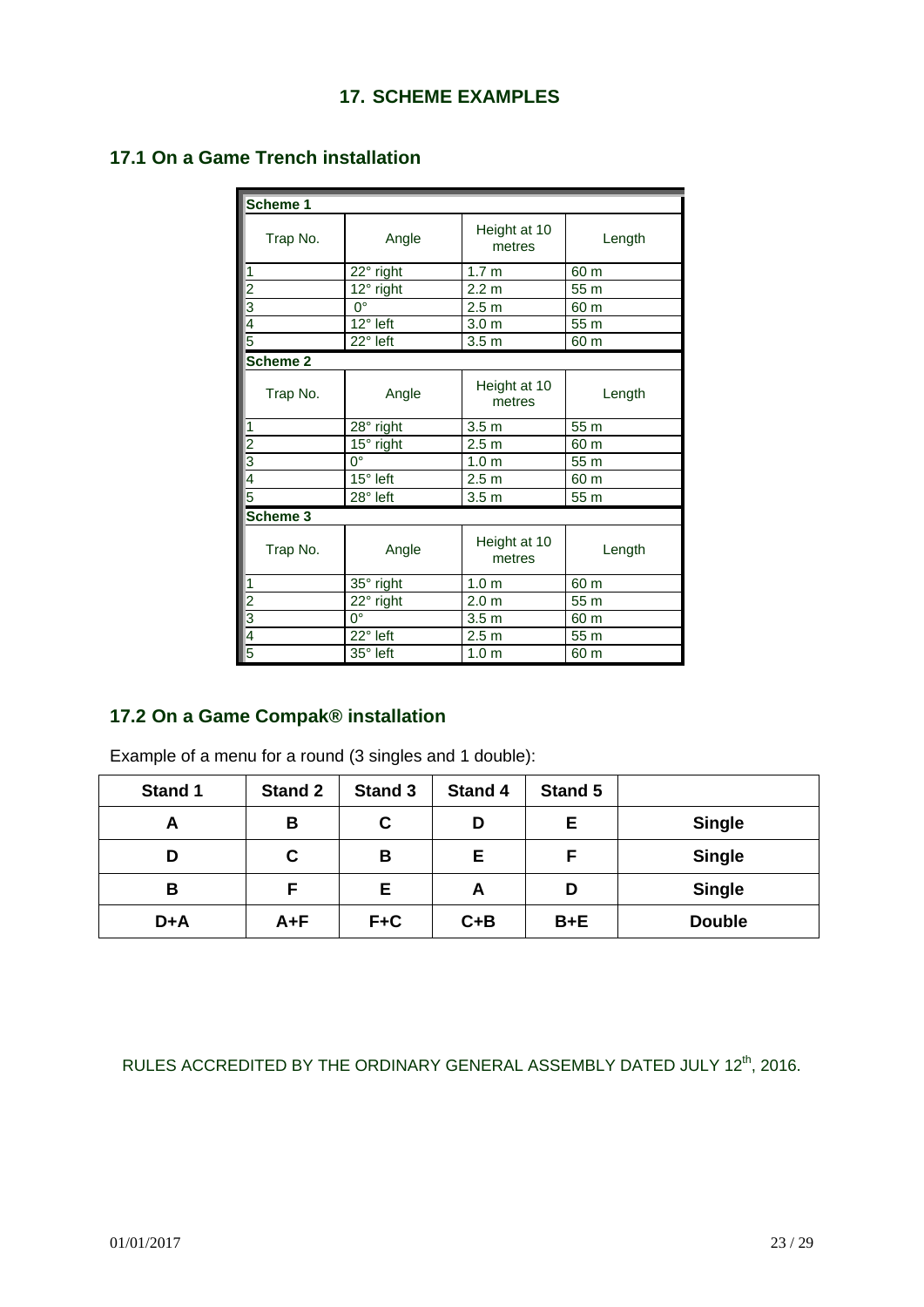#### **APPENDIX 1 GAME COMPAK®**





Shooting station made of coloured PVC tubing, 50 mm **Straight tubes + interlocking elbows**  Entire lower part filled with water **or sand or attached to the ground**.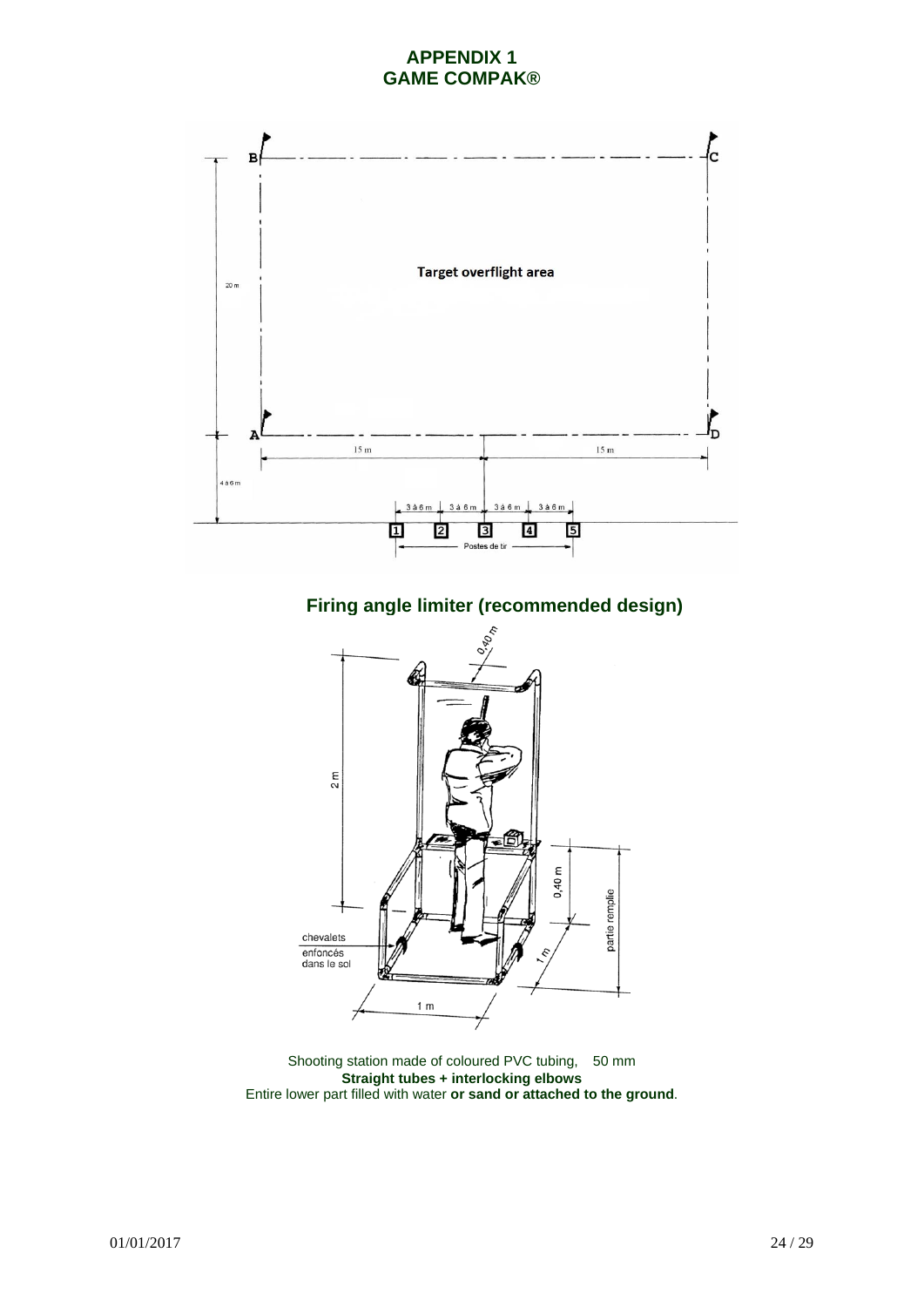# **APPENDIX 2**

# **GAME RIFLE SHOOTING POSITIONS**

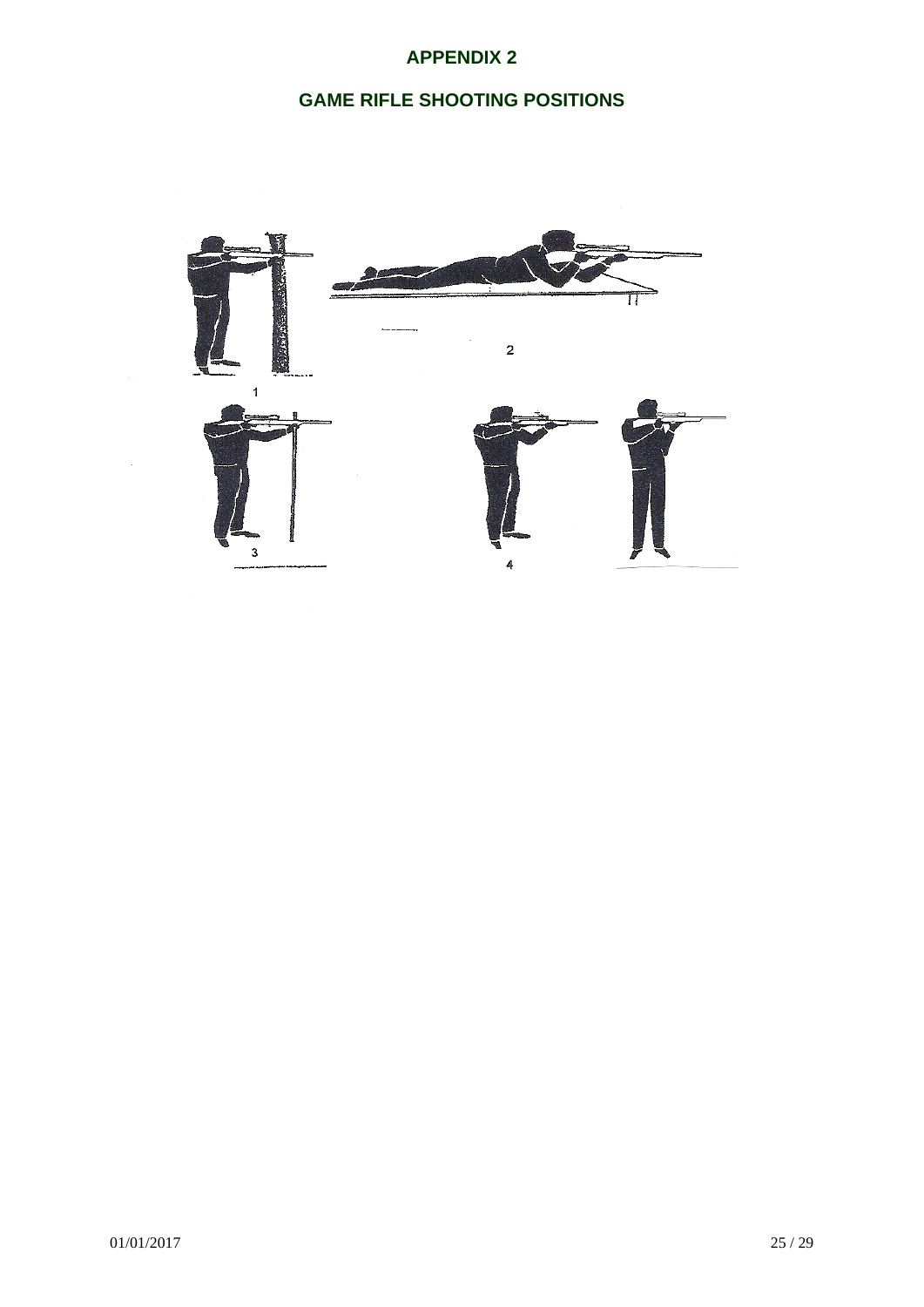# **APPENDIX 3**

# **CLAY TARGETS**



**Figure 1- Rabbit** 



**Figure 2 –Battue** 



**Figure 3-Mini** 



**Figure 4 -Super Mini** 



**Figure 5 –Standard** 



**Figure 6 -Flash** 



**Figure 7 -Helices-ZZ**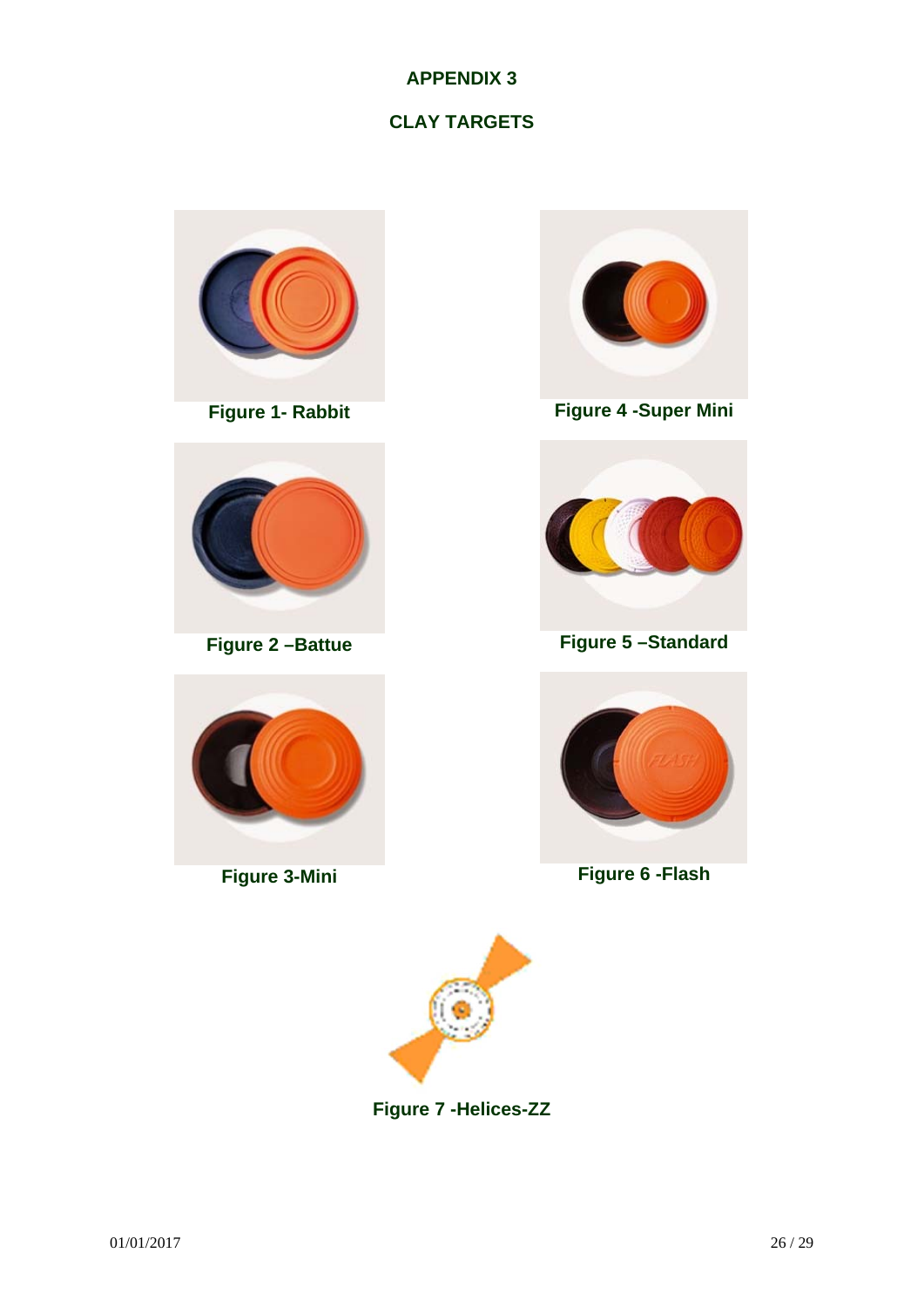# **APPENDIX 4 PAPER GAME TARGETS**









# **RUNNING BOAR**



**or (optionnal)**

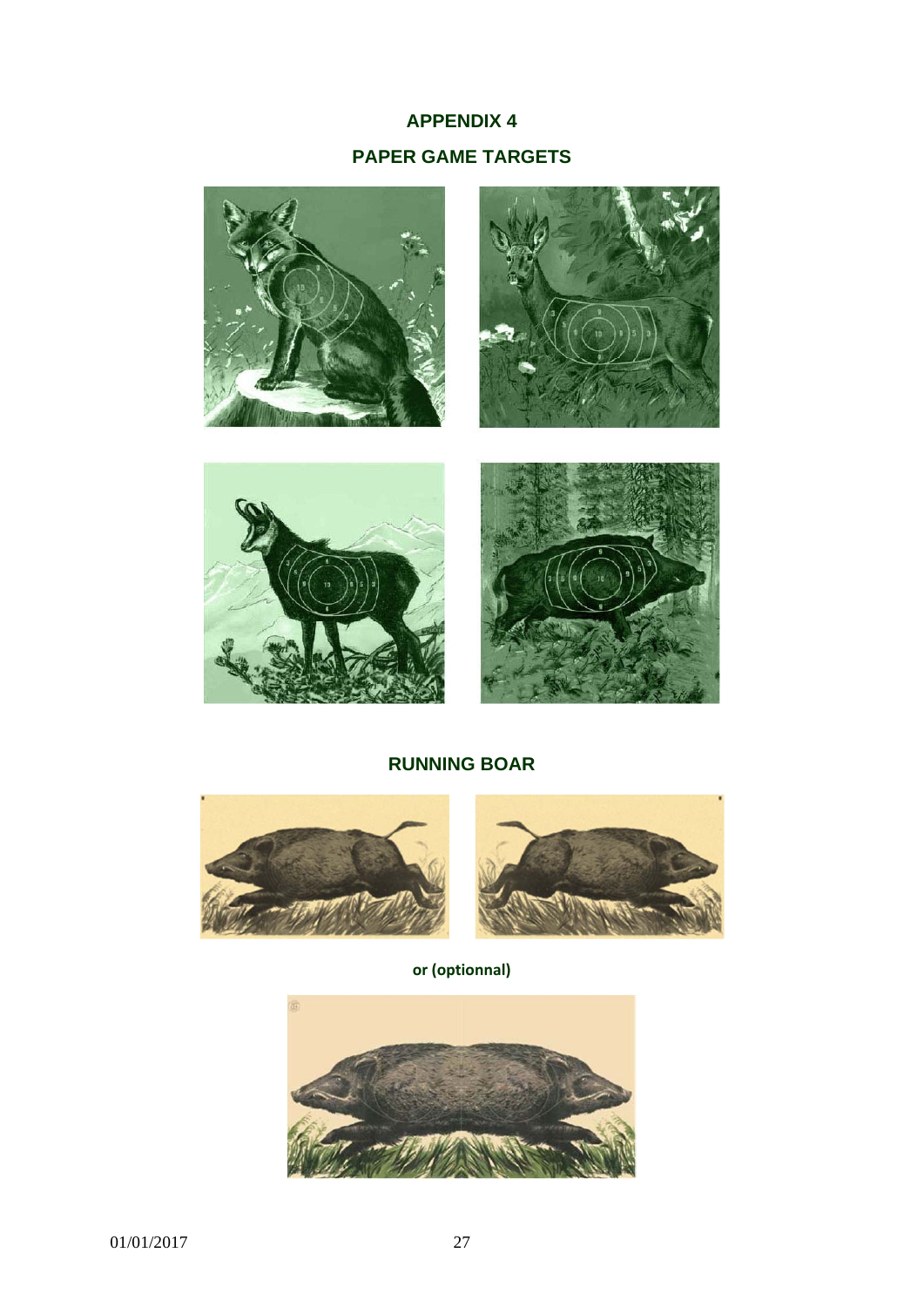#### **APPENDIX 5**

#### **GAME COMPAK® MARKING SHEET**

|                             | Fédération Internationale de Tir aux Armes Sportives de<br><b>Chasse</b> |              |                             |                |                 |              |                    |            |                                     |          |                        |                               |           |                                             |  |                                               |                |                             |                             |  |                             |           |  |
|-----------------------------|--------------------------------------------------------------------------|--------------|-----------------------------|----------------|-----------------|--------------|--------------------|------------|-------------------------------------|----------|------------------------|-------------------------------|-----------|---------------------------------------------|--|-----------------------------------------------|----------------|-----------------------------|-----------------------------|--|-----------------------------|-----------|--|
| Competition:                |                                                                          |              |                             |                |                 |              |                    |            |                                     |          |                        |                               |           |                                             |  |                                               |                |                             |                             |  |                             |           |  |
| Squad No. 1                 |                                                                          |              |                             |                |                 | Round No. 1  |                    |            |                                     |          |                        |                               |           |                                             |  |                                               | Referee:       |                             |                             |  |                             |           |  |
| Number Surname / First name | Cat.                                                                     | Clay targets |                             |                |                 |              |                    |            |                                     |          |                        |                               |           |                                             |  |                                               |                |                             |                             |  | Total                       | Signature |  |
| Station 1<br>$\overline{3}$ |                                                                          |              |                             |                | Station 2       | $\Omega$     | 10 <sup>10</sup>   |            | Station 3<br>$11 \quad 12 \quad 13$ |          |                        | Station 4                     |           | 14 15 16 17 19 19 20 21 22 23 24 25 Waiting |  | Station 5                                     |                |                             |                             |  |                             |           |  |
|                             |                                                                          | Station 2    | $\overline{3}$              | $\sim$         | Station 3<br>6  | $\mathbf Q$  | 10<br>9            |            | Station 4<br>$11 \quad 12 \quad 13$ |          |                        | Station 5                     |           | 14 15 16 17 19 19 20 Waiting                |  |                                               |                | Station 1<br>21 22 23 24 25 |                             |  |                             |           |  |
|                             |                                                                          | Station 3    | $\overline{3}$              | $\sim$         | Station 4<br>6  | $\mathbf{Q}$ | 10<br>$\mathbf{Q}$ |            | Station 5                           |          | 11 12 13 14 15 Waiting |                               |           |                                             |  | Station 1                                     | 16 17 19 19 20 |                             | Station 2                   |  | 21 22 23 24 25              |           |  |
|                             |                                                                          | Station 4    |                             | $\leq$         | Station 5<br>6. | $\alpha$     | $\alpha$           | 10 Waiting |                                     |          |                        | Station 1                     |           | 11 12 13 14 15 16 17 19 19 20               |  | Station 2                                     |                |                             | Station 3                   |  | $\overline{21}$ 22 23 24 25 |           |  |
|                             |                                                                          | Station 5    | $\overline{2}$<br>$\Lambda$ | 5 <sup>1</sup> | Waiting         |              |                    |            | Station 1<br>$\sim$ $\sqrt{7}$      | $\Omega$ | $10 \quad 11$          | Station 2<br>12 <sup>12</sup> |           | 13 14 15 16 17 19 19 20                     |  | Station 3                                     |                |                             | Station 4                   |  | $\overline{21}$ 22 23 24 25 |           |  |
|                             |                                                                          | Waiting      |                             |                |                 | Station 1    |                    |            | Station 2                           |          |                        |                               | Station 3 |                                             |  | Station 4<br>10 11 12 13 14 15 16 17 19 19 20 |                |                             | Station 5<br>21 22 23 24 25 |  |                             |           |  |